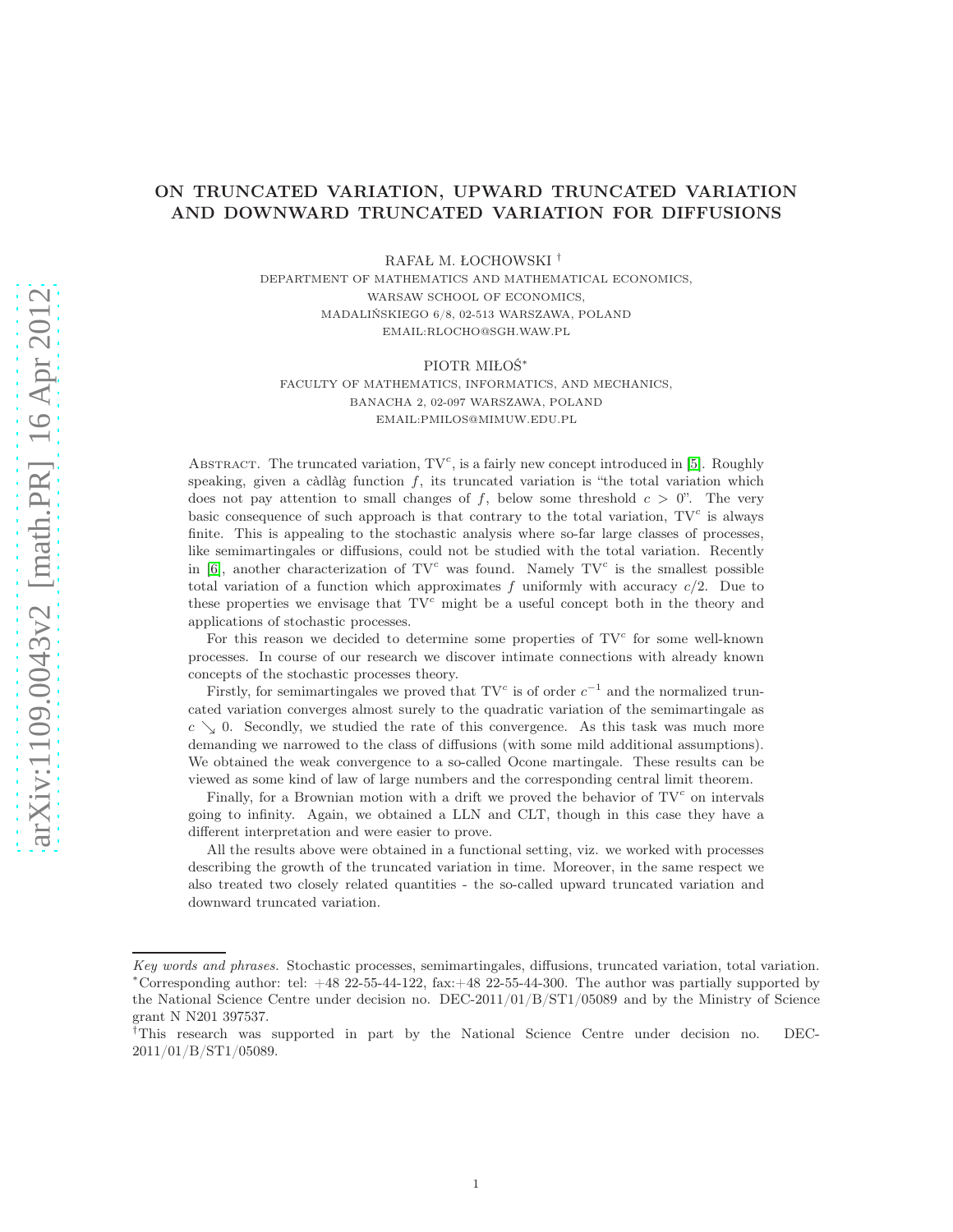## 1. Introduction and results

ON TRUNCATED VARIATION, UPWARD TRUNCATED VARIATION AND DOWNWARD TRUNCATED VARIATION FOR DIFFUSIONS2

<span id="page-1-0"></span>Recently, the following notion of the truncated variation has been introduced in [\[5\]](#page-28-0):

(1.1) 
$$
TV^{c}(f,[a;b]) := \sup_{n} \sup_{a \le t_1 < t_2 < ... < t_n \le b} \sum_{i=1}^{n-1} \phi_c(|f(t_{i+1}) - f(t_i)|),
$$

where  $\phi_c(x) = \max\{x - c, 0\}, c \ge 0$  and  $f : [a, b] \mapsto \mathbb{R}$  is a càdlàg function. The trivial observation is that  $TV^0$  is nothing else that the total variation (which will be also denoted by TV). The introduction of the truncation parameter c makes it possible to circumvent a classical problem of stochastic analysis; namely, that the total variation of the Brownian motion as well as of a 'non-trivial' diffusion process is almost surely infinite. This alone makes  $TV<sup>c</sup>$  an interesting research object. Other properties of  $TV<sup>c</sup>$  were found, amongst which the variational characterization of the truncated variation given by

<span id="page-1-1"></span>(1.2) 
$$
TV^{c}(f,[a;b]) = \inf \left\{ TV(g,[a;b]): g \text{ such that } ||g - f||_{\infty} \leq \frac{1}{2}c \right\},
$$

where  $||g||_{\infty} := \sup { |g(x)| : x \in [a, b] }$ . In other words, truncated variation is the lower bound for the total variation of functions approximating  $f$  with accuracy  $c$ . It appears that the inf in the above expression is attained at some function  $g<sup>c</sup>$ . The properties just listed give hope that  $TV<sup>c</sup>$  could be used in the stochastic analysis. This question is a active field of research, some promising results are contained in [\[7\]](#page-28-2), like definition of a stochastic integral with respect to a semimartingale as a limit of the pathwise Riemann-Stieltjes stochastic integrals, and other are being investigated. A detailed description would be too vast for our introduction therefore we refer the reader to [\[7\]](#page-28-2) and [\[6\]](#page-28-1), and its debriefing in Section [2.](#page-7-0)

Having agreed that  $TV^c$  might be a useful tool, an important task is to describe the behavior of  $TV<sup>c</sup>$  for a vast class of stochastic processes. This is the main aim of this paper. We will derive first order properties for *continuous semimartingales* and second order properties for continuous diffusions (under some mild technical assumptions) when  $c \searrow 0$ . Intuitively, these answer the question of how fast  $TV^c$  converges to the total variation, that is how fast it diverges to infinity. In the case of the Brownian motion with drift we will also study the behavior of  $TV<sup>c</sup>$  on large time intervals.

Before presenting our results we define two concepts closely related to  $TV<sup>c</sup>$ . The upward truncated variation given by

(1.3) 
$$
\text{UTV}^{c}(f,[a;b]) := \sup_{n} \sup_{a \leq t_1 < s_1 < t_2 < s_2 < \dots < t_n < s_n \leq b} \sum_{i=1}^{n} \phi_c \left( f(s_i) - f(t_i) \right),
$$

and the downward truncated variation given by

<span id="page-1-2"></span>
$$
\text{DTV}^{c}(f,[a;b]) := \sup_{n} \sup_{a \le t_1 < s_1 < t_2 < s_2 < \dots < t_n < s_n \le b} \sum_{i=1}^{n} \phi_c \left( f(t_i) - f(s_i) \right).
$$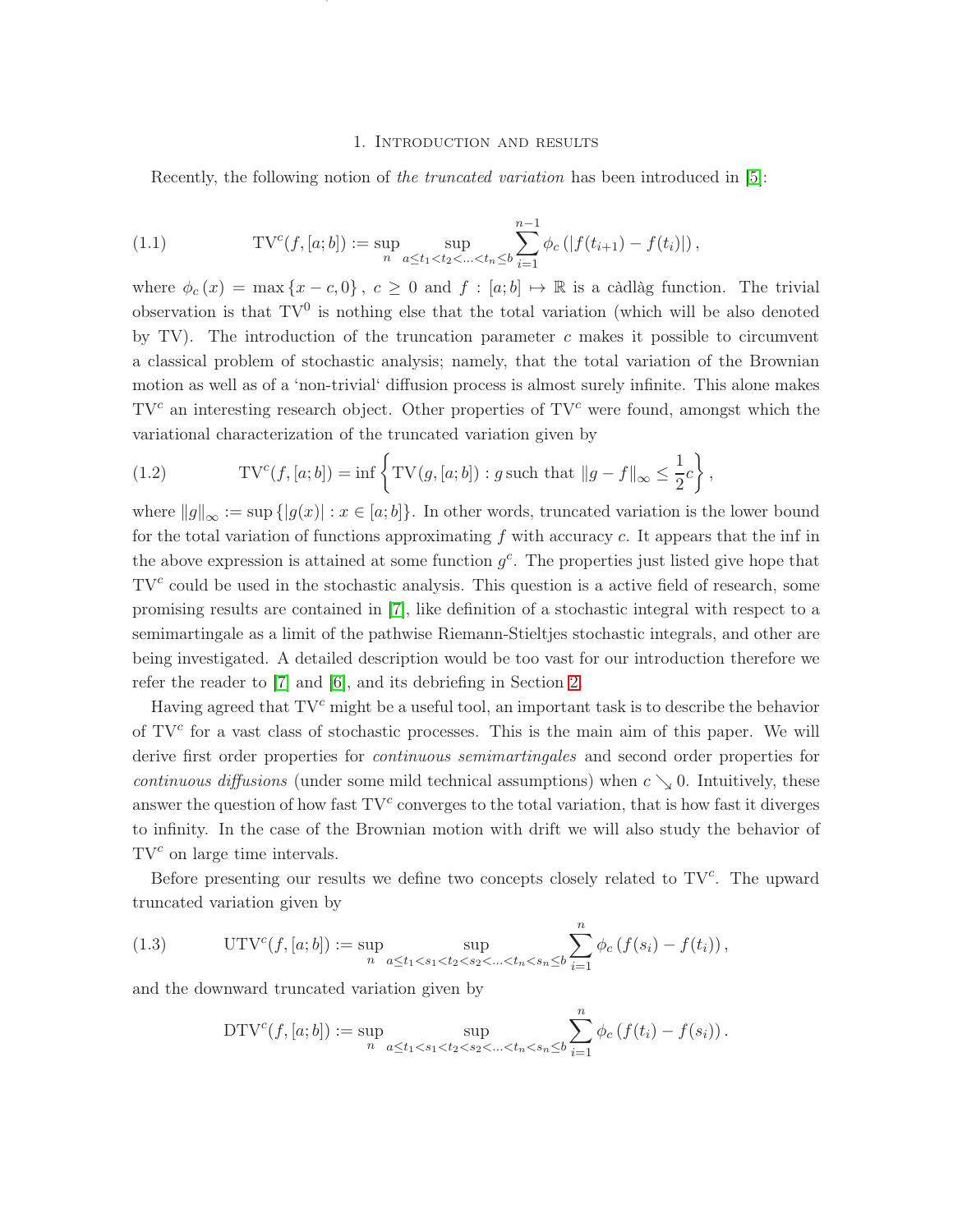The relation between  $TV^c$ ,  $UTV^c$ ,  $DTV^c$  will become clear in Section [2.1.](#page-8-0) Given a citienally  $\log$ process  ${X_t}_{t\geq 0}$  we define the following families of processes  ${\{TV^c(X,t)\}}_{t\geq 0}$ ,  ${\{\mathrm{UTV}^c(X,t)\}}_{t\geq 0}$ and  $\{\text{DTV}^c(X,t)\}_{t\geq 0}$  by

ON TRUNCATED VARIATION, UPWARD TRUNCATED VARIATION AND DOWNWARD TRUNCATED VARIATION FOR DIFFUSIONS3

 $TV^{c}(X,t) := TV^{c}(X,[0;t])$ ,  $UTV^{c}(X,t) := UTV^{c}(X,[0;t])$ ,  $DTV^{c}(X,t) := DTV^{c}(X,[0;t])$ ,

where all the above definitions are understood in a pathwise fashion. Obviously, all three processes are increasing. Moreover, for semimartingales and  $c \searrow 0$ , under weak non-degeneracy conditions, their values diverge up to infinity. Thus a natural question arises what the growth rate of the (upward, downward) truncated variation is. Under a proper normalization we expect also some convergence to a non-trivial object. These questions are answered in the following section.

1.1. Behavior as  $c \searrow 0$ . First order properties for continuous semimartingales. For a continuous semimartingale  $\{X\}_{t\in[0,T]}$  we will denote its decomposition by

$$
X_t := X_0 + M_t + A_t, \quad t \in [0;T],
$$

where M is a continuous local martingale such that  $M_0 = 0$  and A is a continuous finite variation process such that  $A_0 = 0$ . Given  $T > 0$ , by  $\mathcal{C}([0;T], \mathbb{R})$  we denote the usual space of continuous functions on [0; T] endowed with the topology given by norm  $\|\cdot\|_{\infty}$ .

<span id="page-2-0"></span>**Theorem 1.** Let  $T > 0$  and let  $\{X\}_{t \in [0,T]}$  be a continuous semimartingale as above. We have

$$
\lim_{c \searrow 0} c \, TV^c(X, t) \to \langle X \rangle_t, \quad a.s.
$$
  

$$
\lim_{c \searrow 0} c \, UTV^c(X, t) \to \langle X \rangle_t / 2, \quad a.s.
$$

and

$$
\lim_{c \searrow 0} c \, DTV^c(X, t) \to \langle X \rangle_t/2, \quad a.s.
$$

In all cases the converge is understood in the  $C([0;T], \mathbb{R})$  topology.

Remark 2. One can see that  $TV^c$  is of order  $c^{-1}$ . Hence by the discussion above this is also the lower bound of the total variation of the approximation of X in  $\|\cdot\|_{\infty}$ -ball of radius  $c/2$ . For diffusions we will find finer estimates in the next section.

Assumptions of Theorem [1](#page-2-0) could be weakened slightly. Without additional effort we can prove the theorem for A not being necessary continuous. This is however cumbersome from notational point of view, as we cannot work in  $\mathcal{C}([0; T], \mathbb{R})$  space. The problem of non-continuous semimartingales will be treated in full extent in future papers.

Remark 3. Theorem [1](#page-2-0) could be considered as some kind of a law of large numbers. We will now provide a rough justification using the Wiener process  $W$  as an example. One can imagine splitting an interval [0; 1] into  $c^{-2}$  parts. On each part W performs a motion of order c. The contribution of the part to the total truncated variations is not negligible and is of order c. The contributions are random and "almost" independent for non-neighboring parts. Therefore there is no randomness in the limit.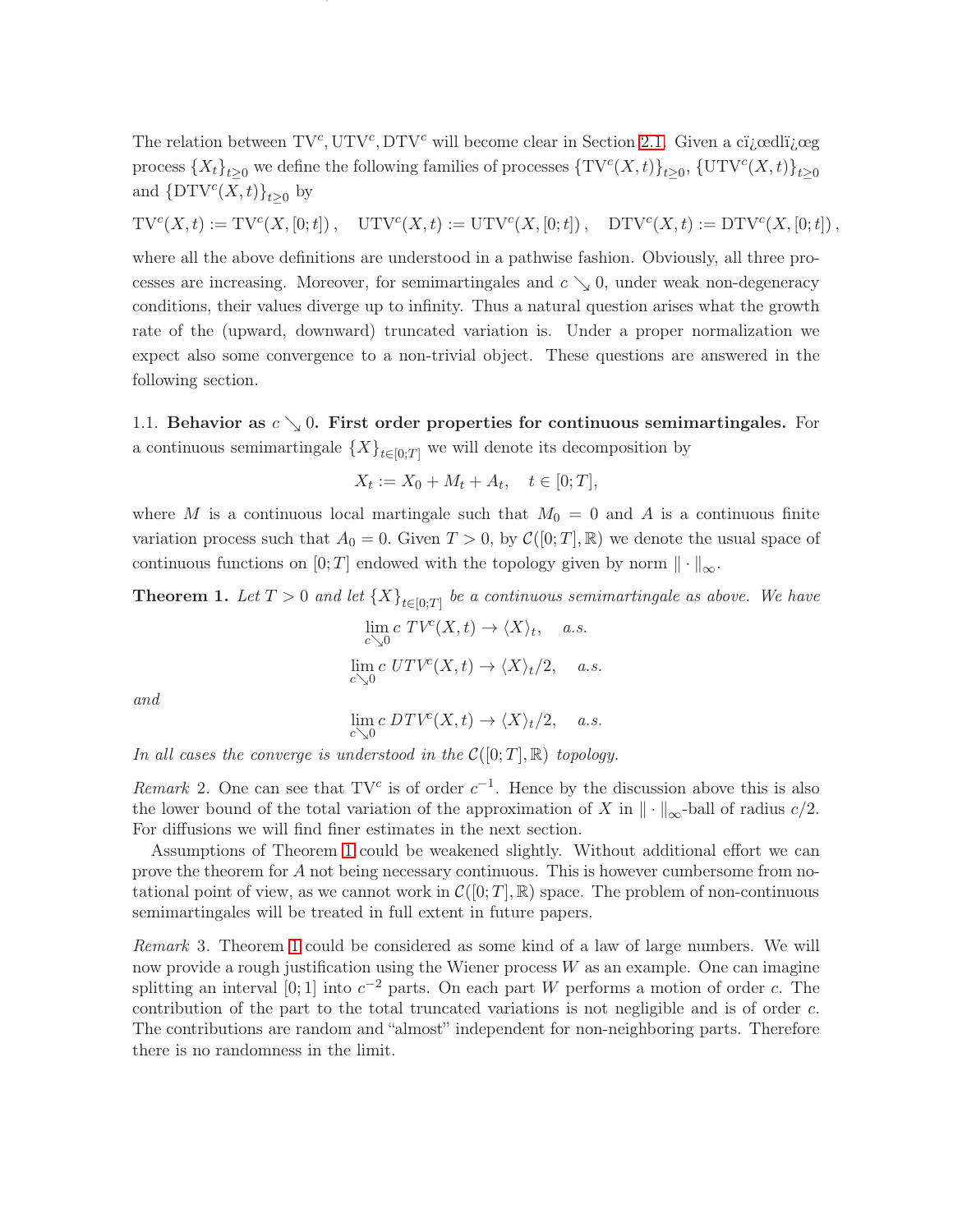<span id="page-3-2"></span>Remark 4. The heuristics presented in the previous remark is nice at the intuitive level however a more precise description is required to perform the proof. In the case of a Wiener process with drift this will be a precise characterization of  $t_1, t_2, \ldots$  for which the sup in definition [\(1.1\)](#page-1-0) is attained, which will lead to a natural renewal structure . In the case of a general semimartingale following the same path seems to be hopeless. To circumvent the problem we employed an abstract approach based of time change techniques in spirit of the Dambis, Dubins-Schwarz theorem [\[11,](#page-28-3) Chapt. V, Theorem 1.6].

ON TRUNCATED VARIATION, UPWARD TRUNCATED VARIATION AND DOWNWARD TRUNCATED VARIATION FOR DIFFUSIONS4

Having explained "the law of large numbers nature" of the above result a natural question arises about the corresponding central limit theorem. This will be addressed in the next section for  ${X_t}_{t\geq0}$  being a diffusion satisfying some mild conditions.

1.2. Behavior as  $c \searrow 0$ . Second order properties for diffusions. Let us now consider a general diffusion defined with equation

<span id="page-3-3"></span>(1.4) 
$$
dX_t = \sigma(X_t)dW_t + \mu(X_t)dt, \quad X_0 = 0,
$$

We will always assume that  $\sigma, \mu$  are Lipschitz functions and  $\sigma > 0$ . It is well known, [\[11,](#page-28-3) Sect. IX.2], that under these conditions the equation admits a unique strong solution. The main result of this section is

<span id="page-3-0"></span>**Theorem 5.** Let  $T > 0$  then

<span id="page-3-4"></span>
$$
(1.5)
$$
\n
$$
\left(X, UTV^{c}(X, t) - \frac{1}{2} \left(\frac{\langle X \rangle_{t}}{c} + X_{t}\right), DTV^{c}(X, t) - \frac{1}{2} \left(\frac{\langle X \rangle_{t}}{c} - X_{t}\right), TV^{c}(X, t) - \frac{\langle X \rangle_{t}}{c}\right)
$$
\n
$$
\rightarrow^{d} (X, \tilde{M}_{t}, \tilde{M}_{t}, 2\tilde{M}_{t}), \text{ as } c \searrow 0,
$$

where  $\tilde{M}$  is given by the change time formula:

(1.6) 
$$
\tilde{M}_t := 12^{-1/2} B_{\langle X \rangle_t},
$$

where  $B$  is a standard Brownian motion such that  $B$  and  $X$  are independent. The convergence is understood as the weak convergence in  $C([0;T], \mathbb{R})^4$  topology.

Remark 6. Let us notice that by [\[3,](#page-28-4) Proposition 5.33] from the joint convergence of X and three other processes related to UTV, DTV and TV one obtains their stable convergence as described in [\[3,](#page-28-4) Sect. VIII.5].

Remark 7. Let us now present an intuitive explanation of the result on the example of a Wiener process with drift,  $W$  and the truncated variation. Theorem [1](#page-2-0) reads as

<span id="page-3-1"></span>
$$
c\,\mathrm{TV}^c(W,t)\to t,\quad \text{a.s.}
$$

and by Theorem [5](#page-3-0) and the fact that  $\langle W \rangle_t = t$  we obtain

$$
\mathrm{TV}^c(X,t) - \frac{t}{c} \to^d 3^{-1/2} B_t.
$$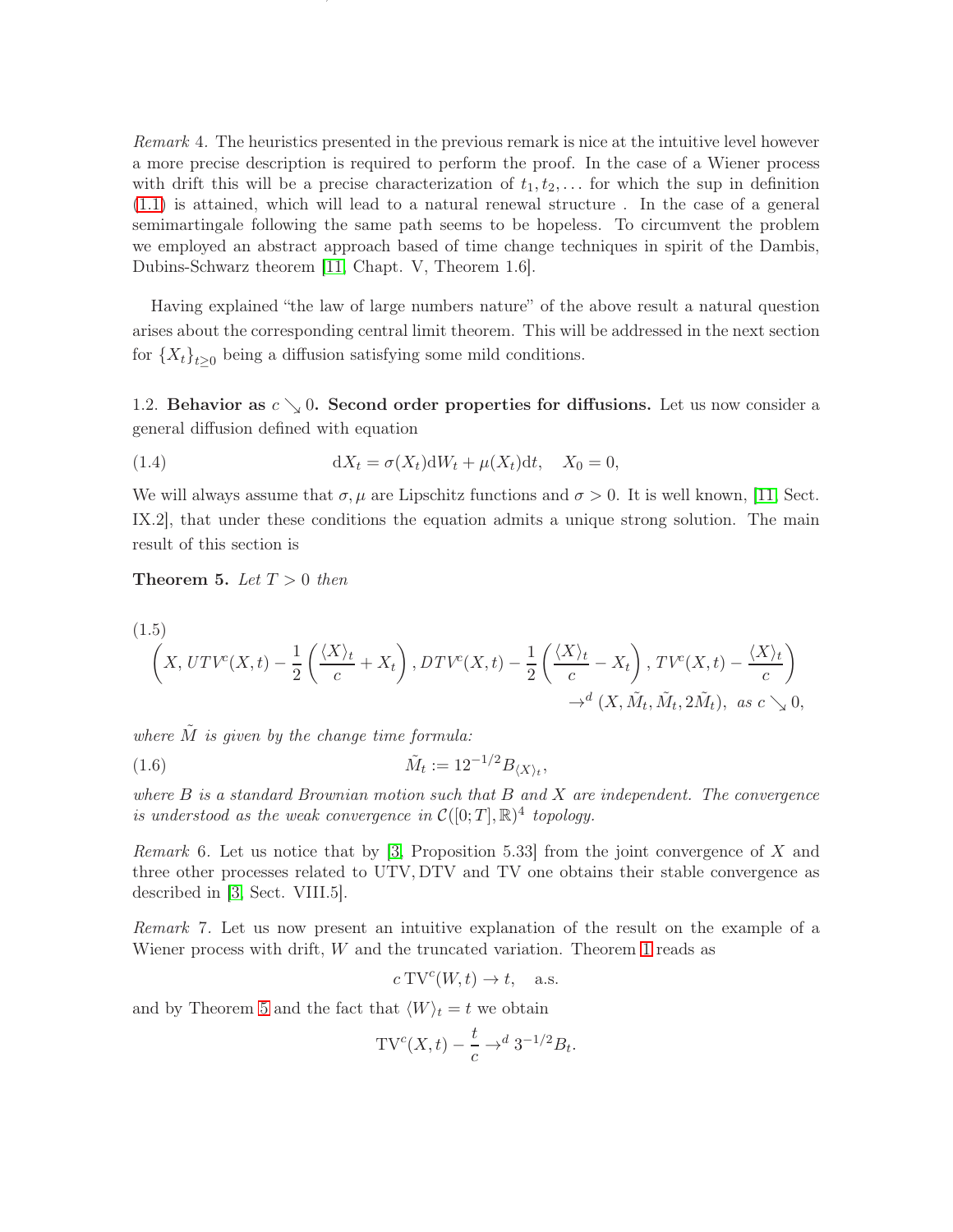In this case the theorems are indeed an "almost classical" law of large numbers and central limit theorem. This stems from the fact that  $TV^c$  in this case has a particularly nice, renewal structure.

ON TRUNCATED VARIATION, UPWARD TRUNCATED VARIATION AND DOWNWARD TRUNCATED VARIATION FOR DIFFUSIONS5

On the intuitive level, by equation  $(1.2)$  one may say that for any path of W on interval  $[a; b]$ , minimal "vertical" length of graph of any random function  $f : [a; b] \to \mathbb{R}$ , uniformly close to this path must be at least equal to

$$
\frac{b-a}{c} + \sqrt{\frac{b-a}{3}} R_c,
$$

where  $c = 2 \sup_{t \in [a,b]} |f(t) - W_t|$ , and  $R_c$  is a random variable such that it tends in distribution to a standard normal distribution  $\mathcal{N}(0,1)$  as  $c \searrow 0$ . Note that for small c's this lower bound is almost deterministic.

Remark 8. It is easy to check that  $\langle \tilde{M} \rangle = \langle X \rangle$ . Let M be the local martingale in the semimartingale decomposition of  $X$ . It is natural to ask how the laws of  $M$  and  $\tilde{M}$  are related. The martingale of the form given by equation [\(1.6\)](#page-3-1) were introduced in [\[9\]](#page-28-5) and are called Ocone martingales. By results of  $|15|$  it follows that M is an Ocone martingale only if  $\sigma = const$  (i.e. X is a Brownian motion with some stochastic drift).

Let us also notice that  $\sigma = const$  is also the only case when  $\langle X \rangle_t$  is a deterministic process. Ocone martingales have particularly simple structure which sometimes makes it easy to

draw conclusion about them. As an example we consider a situation when  $\sigma \leq C$ . Then

$$
\mathbb{P}\left(\sup_{t\in[0;T]}\tilde{M}_t \ge a\right) \le \mathbb{P}\left(\sup_{t\in[0;CT]}12^{-1/2}B_t > a\right) = \mathbb{P}\left(\sup_{t\in[0;T]}B_t > (12/C)^{1/2}a\right),
$$

hence  $\tilde{M}$  has a Gaussian concentration. Further properties and references can be found in [\[15\]](#page-28-6).

Remark 9. The assumption  $\sigma > 0$  is equivalent to  $\sigma \neq 0$ . This follows by the fact that  $\sigma$  is continuous so, under the assumption that  $\sigma \neq 0$ , either  $\sigma > 0$  for any x or  $\sigma < 0$ . In the latter case one can simply take  $-\sigma$  instead of  $\sigma$  and obtain a diffusion with the same law.

The case when  $\sigma$  may attain value 0 requires further studies. To see this let us consider "a very degenerate case" when  $\sigma = 0$  on an interval  $[x_0; x_1]$  for  $x_0 < x_1$ . For any  $x \in (x_0; x_1)$  the diffusion degenerates locally to a deterministic process, a solution of an ordinary differential equation, with a bounded total variation. Hence the above formulation of the CLT does not make sense. While this case was relatively easy, the situation becomes more involved for border points  $x_0, x_1$  or "isolated" 0's. We suspect that in such cases a non-trivial correction term containing the local time may be required.

<span id="page-4-0"></span>Remark 10. Similarly as in the case of the law of large numbers (see Remark [4\)](#page-3-2) the proof splits into technically different parts.

The first one deals with the Wiener process with drift  $X_t = W_t + \mu t$ . We use here the fact that  $TV^{c}(X,t)$  has a fairly simple renewal-like structure. Moreover, it is possible to derive explicit formulas for the Laplace transform of the increments of the truncated variation. Then a very simple argument allows to treat random drift, i.e. the case where  $\mu$  is a random variable independent of W.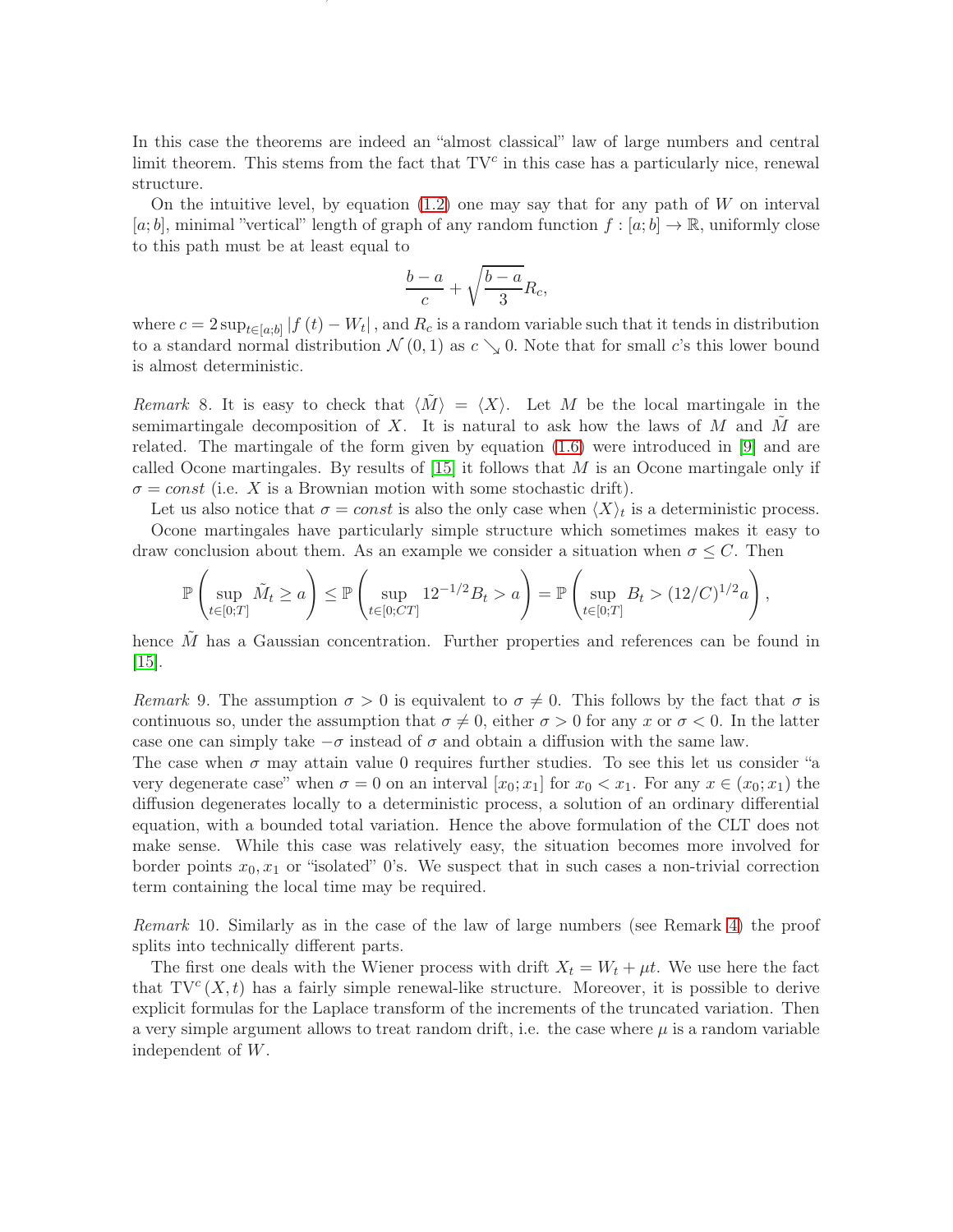The second step deals with diffusions with  $\sigma = const.$  Namely, on a small interval we have  $X_{\Delta t+t} - X_t \approx \sigma(W_{\Delta t+t} - W_t) + \mu(X_t)\Delta t := Y_{\Delta t}$  which is essentially a Wiener process with a random drift as above. It turns out that we may control the quality of the approximation to conclude the proof using some metric-theoretic tricks and the Prohorov metric in this case.

ON TRUNCATED VARIATION, UPWARD TRUNCATED VARIATION AND DOWNWARD TRUNCATED VARIATION FOR DIFFUSIONS6

As explained in Remark [26,](#page-21-0) this approach fails in the case of non-constant  $\sigma$ . Here we appeal to a time change technique and a Rényi mixing-like argument (see e.g. [\[13,](#page-28-7) p. 309]. A reader familiar with this kind of reasoning may recognize that this is why we get the independence in equation [\(1.6\)](#page-3-1).

1.3. Large time results. For the Wiener process with drift it is possible to derive results for large time. In this section, we put

$$
X := W_t + \mu t,
$$

Firstly, we present

<span id="page-5-2"></span>Fact 11. Let  $T > 0$  and  $c > 0$ . We have

$$
\lim_{n \to +\infty} TV^{c}(X, nt) / n \to m_{\mu}^{c}t, \quad a.s.,
$$

where the convergence is understood in  $\mathcal{C}([0;T],\mathbb{R})$  topology and

(1.7) 
$$
m_{\mu}^{c} = \begin{cases} \mu \coth(c\mu) & \text{if } \mu \neq 0, \\ c^{-1} & \text{if } \mu = 0. \end{cases}
$$

Analogously we have

<span id="page-5-0"></span>
$$
\lim_{n \to +\infty} UTV^c(X, nt) / n \to \frac{1}{2} n^c_\mu t, \quad a.s.,
$$

and

<span id="page-5-1"></span>
$$
\lim_{n \to +\infty} DTV^{c}(X, nt) / n \to \frac{1}{2}n_{-\mu}^{c}t, \quad a.s.
$$

where again the convergence is understood in  $\mathcal{C}([0,T],\mathbb{R})$  topology and

(1.8) 
$$
n_{\mu}^{c} = \begin{cases} \mu \coth(c\mu) + \mu & \text{if } \mu \neq 0, \\ c^{-1} & \text{if } \mu = 0. \end{cases}
$$

The quality of the above approximation is studied in

<span id="page-5-3"></span>**Theorem 12.** Let  $T > 0$  and  $c > 0$ . We have  $TV^c(X, nt) - m^c_\mu nt$  $\frac{\partial^2 u}{\partial \sigma_\mu^c \sqrt{n}} \rightarrow^d B_t$ , as  $n \rightarrow +\infty$ ,

where  $\rightarrow^d$  is understood as weak convergence in  $\mathcal{C}([0;T], \mathbb{R})$  topology;  $m_\mu^c$  is given by [\(1.7\)](#page-5-0) and

$$
\left(\sigma_{\mu}^{c}\right)^{2} = \begin{cases} \frac{2 - 2c\mu \coth(c\mu)}{\sinh^{2}(c\mu)} + 1 & \text{if } \mu \neq 0, \\ 1/3 & \text{if } \mu = 0. \end{cases}
$$

<span id="page-5-4"></span>**Theorem 13.** Let  $T > 0$  and  $c > 0$ . We have

$$
\frac{UTV^{c}(X,nt) - \frac{1}{2}n_{\mu}^{c}nt}{\rho_{\mu}^{c}\sqrt{n}} \to^{d} B_{t}, \quad \text{as } n \to +\infty,
$$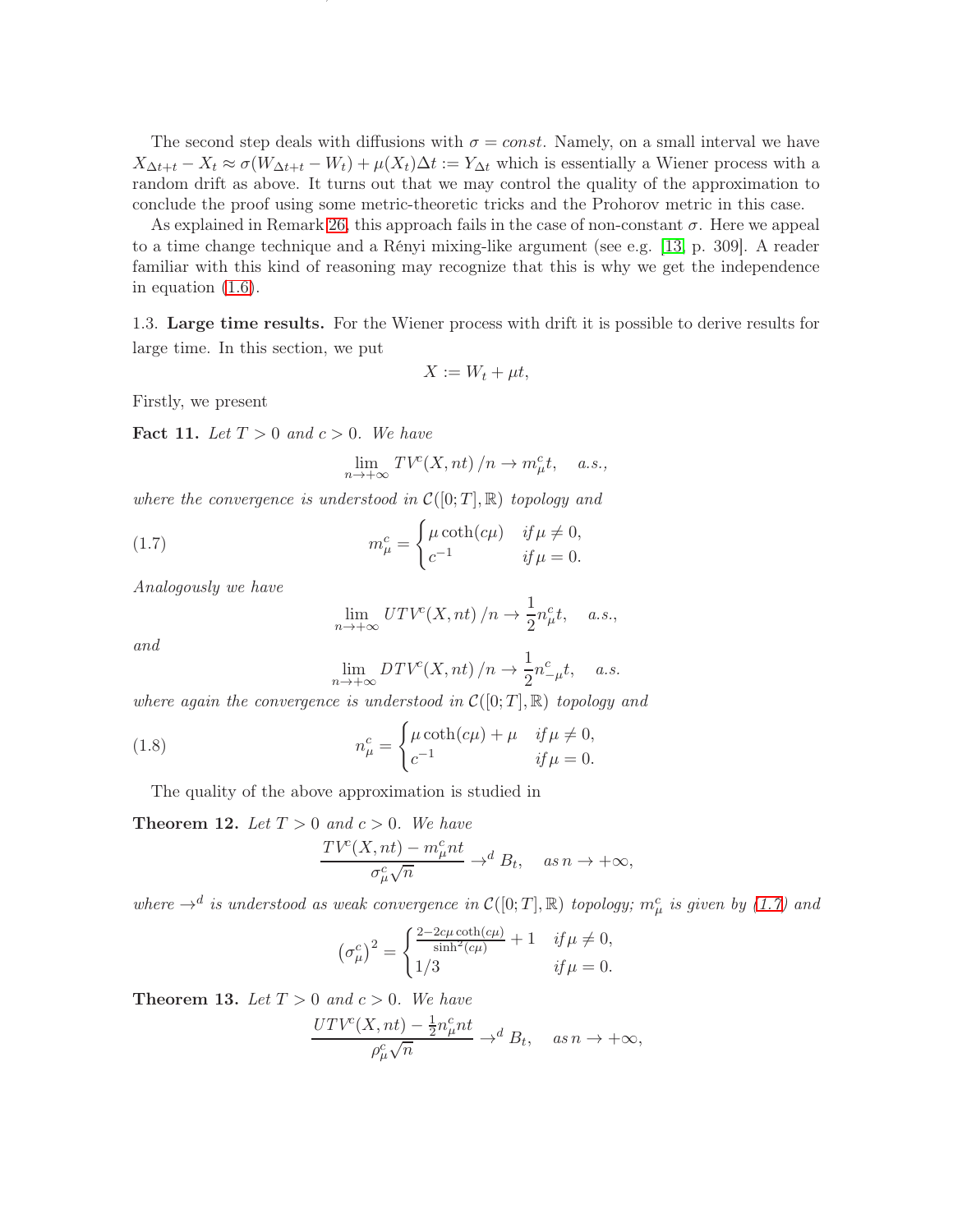and

$$
\frac{DTV^c(X, nt) - \frac{1}{2}n^c_{-\mu}nt}{\rho^c_{\mu}\sqrt{n}} \to^d B_t, \quad as \ n \to +\infty,
$$

ON TRUNCATED VARIATION, UPWARD TRUNCATED VARIATION AND DOWNWARD TRUNCATED VARIATION FOR DIFFUSIONS7

where  $\rightarrow^d$  is understood as weak convergence in  $\mathcal{C}([0;T], \mathbb{R})$  topology;  $n^c_\mu$  is given by [\(1.8\)](#page-5-1) and

$$
(\rho_{\mu}^{c})^{2} = \begin{cases} \frac{2 \exp(4c\mu)(\sinh(2c\mu) - 2c\mu)}{(\exp(2c\mu) - 1)^{3}} & if \mu \neq 0, \\ 1/3 & if \mu = 0. \end{cases}
$$

*Remark* 14. Fact [11](#page-5-2) could be considered as a kind of law of large numbers. Indeed,  $TV^c$ builds up over time (cf. Subsection [2.1\)](#page-8-0) and because of the homogeneity of  $X$  its truncated variation can be decomposed into a number of independent increments. These increments are also square integrable, therefore Theorem [12](#page-5-3) and Theorem [13](#page-5-4) hold.

The task of proving analogous facts for more general classes of processes seems to be elusive at the moment. Firstly, our methods failed in this case, but the reason seems to lie deeper than that. It is connected with the fact that the truncated variation depends on the paths in a rather complicated way, simplifying only when  $c \searrow 0$ . We suspect that it is possible to prove similar results for ergodic Markov processes. This however seem a little unsatisfactory as in this case the convergence stems merely from the fact that on distant intervals the process itself is nearly independent.

Remark 15. It is possible for the finite dimensional distributions of the normalized truncated variation processes appearing in Theorem [12](#page-5-3) and Theorem [13](#page-5-4) to obtain even stronger results, namely the Berry-Esséen-type estimates of the rate of convergence to normal distribution. The straightforward way to obtain such estimates is to use the already mentioned cumulative structure of the truncated variation processes of a Brownian motion with drift and [\[12,](#page-28-8) Theorem 8.2]. One can check that the appropriate moments exist (see formula equation [\(3.15\)](#page-15-0) and observe that inter-renewal times in this case have the same distribution as the exit time of Brownian motion with drift from a strip. Thus we obtain that the difference between the cdf of the multidimensional projection of the limit distribution and the cdf of the finite dimensional distributions of the normalized truncated variation processes in Theorem [12](#page-5-3) and Theorem [13](#page-5-4) is of order  $\log(n)/\sqrt{n}$ . We suspect that the results of Theorem [5](#page-3-0) can be strengthened in a similar way. This will be a subject of further studies.

Let us now comment on the structure of the paper. In the next section we gather facts about the truncated variation and discuss potential application to the theory of stochastic processes. Section [3](#page-11-0) is devoted to the proof of Theorem [5.](#page-3-0) In section [4](#page-25-0) we present the proof of Theorem [1.](#page-2-0) Finally in Section [5](#page-27-0) we sketch the proof of the large time results presented just above.

Acknowledgments. We would like to thank Radosław Adamczak for help in the proof of Lemma [27.](#page-21-1) We thank also the anonymous referee for useful comments.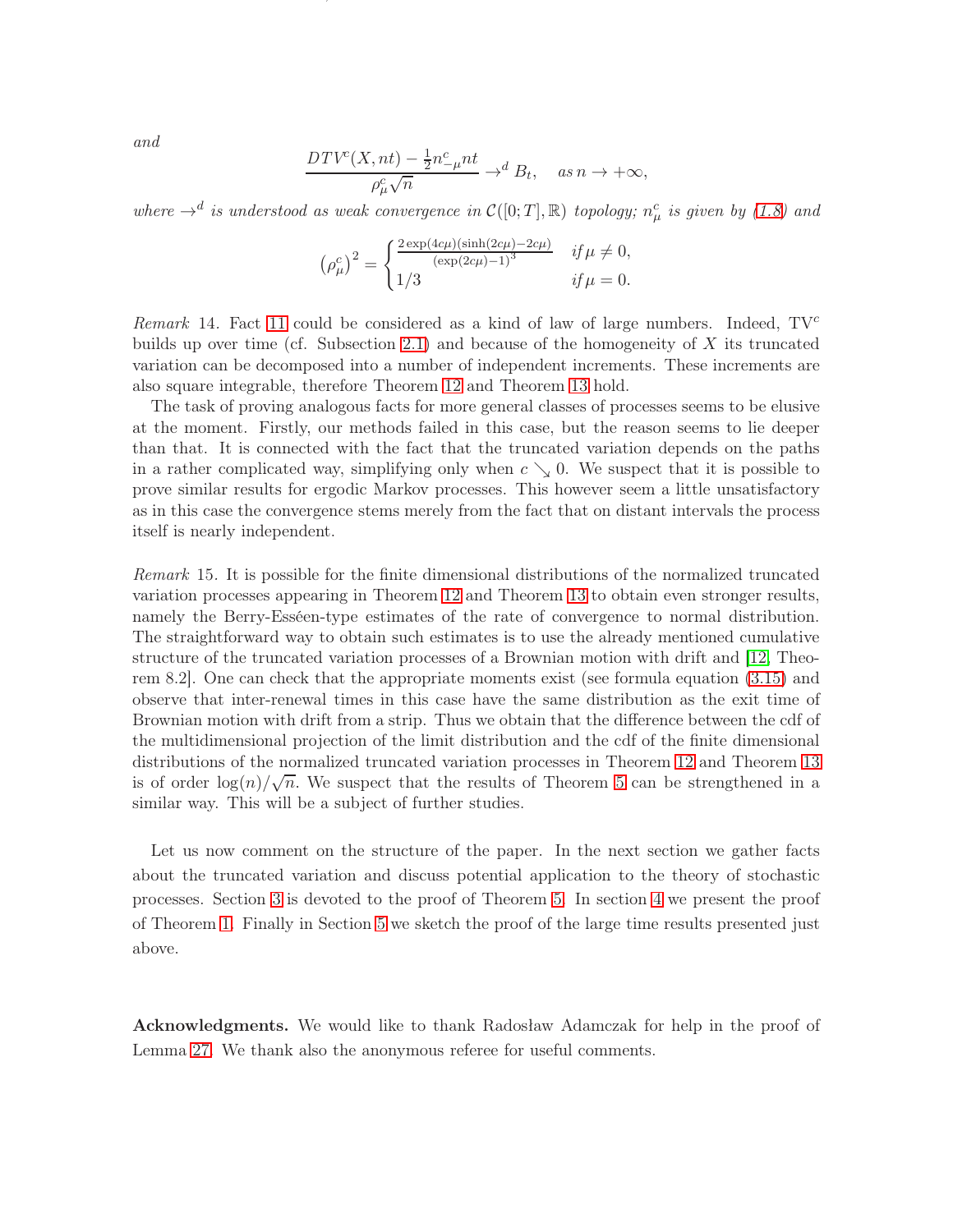## 2. Properties of the truncated variation

ON TRUNCATED VARIATION, UPWARD TRUNCATED VARIATION AND DOWNWARD TRUNCATED VARIATION FOR DIFFUSIONS8

<span id="page-7-0"></span>This section is based on results of [\[6\]](#page-28-1). For reader's convenience we keep much of the notation introduced there.

Arguably the most interesting property of the  $TV<sup>c</sup>$  was listed in equation [\(1.2\)](#page-1-1). Another closely related property is given by

<span id="page-7-1"></span>(2.1) 
$$
TV^{c}(f, [a; b]) = \inf \{ TV(g, [a; b]) : g \text{ such that } ||g - f||_{osc} \le c, g (a) = f (a) \},
$$

where $||h||_{osc} := \sup \{|h(x) - h(y)| : x, y \in [a, b]\}.$  The infimum in equation [\(2.1\)](#page-7-1) attained for some  $g^{0,c} : [a; b] \mapsto \mathbb{R}$ , which is unique. Moreover, we also have the following explicit representation:

<span id="page-7-2"></span>(2.2) 
$$
g^{0,c}(s) = f(a) + \text{UTV}^c(f,[a;s]) - \text{DTV}^c(f,[a;s])
$$

and

<span id="page-7-4"></span>(2.3) kg <sup>0</sup>,c <sup>−</sup> <sup>f</sup>k<sup>∞</sup> <sup>≤</sup> c.

 $g^{0,c}$  is also closely related to the solution of the problem stated in equation [\(1.2\)](#page-1-1). Let us put  $\alpha_0 := -\inf \left\{ g^{0,c}(s) - f(s) : s \in [a;b] \right\} - \frac{1}{2}$  $\frac{1}{2}||g^{0,c} - f||_{osc}$ . The function  $g^c$  for which inf in equation [\(1.2\)](#page-1-1) is attained is given by

<span id="page-7-3"></span>(2.4) 
$$
g^{c}(s) := \alpha_0 + g^{0,c}(s).
$$

The problem posed by equation [\(2.1\)](#page-7-1) seems a little artificial at first. Its formulation has however a substantial advantage over the problem of equation [\(1.2\)](#page-1-1) when considered in stochastic setting. Namely, when working with stochastic processes the solution given by equation [\(2.2\)](#page-7-2) is adaptable to the same filtration as the process itself while the solution obtained in equation [\(2.4\)](#page-7-3) requires some "knowledge of future". We would like also to mention that condition  $||g - f||_{osc}$  ≤ c in [\(2.1\)](#page-7-1) implies that the increments of f are uniformly approximated by the increments of  $g^{0,c}$  with accuracy c. This property might be useful for applications to numerical stochastic integration.

To give the reader some intuition about the functions introduced above we rephrase [\[6,](#page-28-1) Remark 2.4: " $g^c$  is the most lazy function possible, which changes its value only if it is necessary to stay in the tube defined by  $||g^c - f||_{\infty} \le c/2$ ". This can be seen on the following picture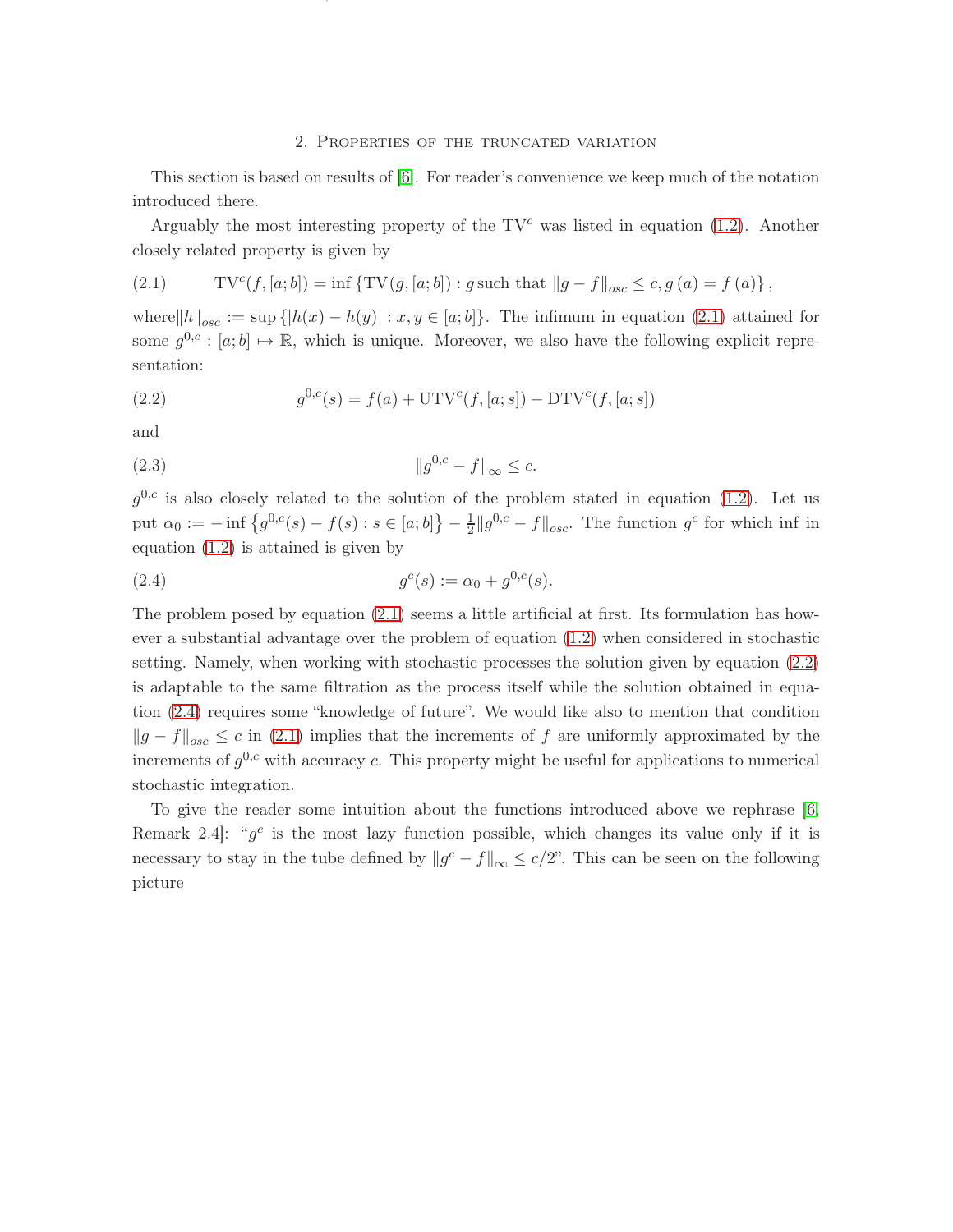

FIGURE 2.1. An example of function (in red) and  $g<sup>c</sup>$  (in various colors).

ON TRUNCATED VARIATION, UPWARD TRUNCATED VARIATION AND DOWNWARD TRUNCATED VARIATION FOR DIFFUSIONS9

We hope that we convince the reader that the truncated variation is an interesting research object. Moreover, we hope that it will be useful both in the theory of stochastic processes and in their applications. The first step towards this goal were undertaken in [\[8\]](#page-28-9) and [\[7\]](#page-28-2) e.g. in [\[8\]](#page-28-9) was calculated the Laplace transform of  $UTV^c$  and  $DTV^c$  for a Brownian motion with drift and in [\[7\]](#page-28-2) are presented possible applications to the approximation of stochastic processes and stochastic integration.

We plan to report shortly on further findings.

<span id="page-8-0"></span>2.1. Joint structure of  $TV^c$ ,  $UTV^c$  and  $DTV^c$ . We will now describe the structure of  $TV^{c}$ ,  $UTV^{c}$  and  $DTV^{c}$ . The construction is described in more details in [\[6,](#page-28-1) Section 2]. Let  $-\infty < a < b < +\infty$  and let  $f : [a, b] \to \mathbb{R}$  be a càdlàg function. For  $c > 0$  let us assume that (2.5)

<span id="page-8-1"></span>
$$
T_{U}^{c} f := \inf \left\{ s \ge a : \sup_{t \in [a;s]} f(t) - f(s) \ge c \right\} \le T_{D}^{c} f := \inf \left\{ s \ge a : f(s) - \inf_{t \in [a;s]} f(t) \ge c \right\}.
$$

i.e. the first upward jump of function  $f$  of size c appears before the first downward jump of the same size c or both times are infinite, i.e. there is no upward or downward jump of size c. Note that when this condition fails one may simply consider function  $-f$ . Now we define sequences  $(T_{U,k}^c)_{k=0}^{\infty}, (T_{D,k}^c)_{k=-1}^{\infty}$ , in the following way:  $T_{D,-1}^c = a, T_{U,0}^c = T_U^c f$  and for  $k \geq 0$ :

$$
T_{D,k}^{c} := \inf \left\{ s \ge T_{U,k}^{c} : \sup_{t \in [T_{U,k}^{c};s]} f(t) - f(s) \ge c \right\},\
$$
  

$$
T_{U,k+1}^{c} = \inf \left\{ s \ge T_{D,k}^{c} : f(s) - \inf_{t \in [T_{D,k}^{c};s]} f(t) \ge c \right\}.
$$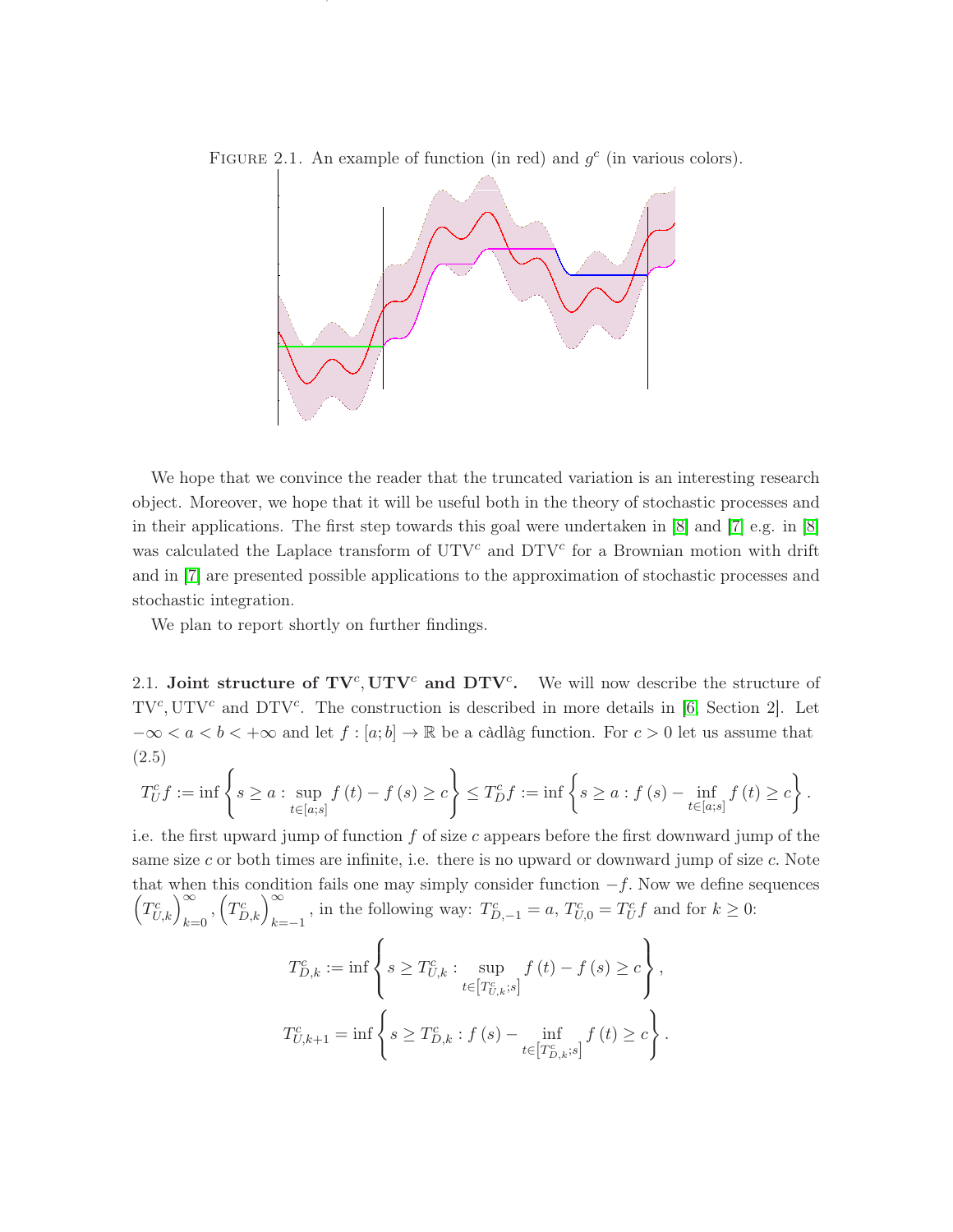Next let us define two sequences of non-decreasing functions  $m_k^c: \left[T_{D,k-1}^c; T_{U,k}^c\right] \to \mathbb{R}$  and  $M_k^c: \left[T_{U,k}^c; T_{D,k}^c\right] \to \mathbb{R}$  for  $k \geq 0$  such that  $T_{D,k-1}^c < \infty$  and  $T_{U,k}^c < \infty$  respectively, with the formulas

ON TRUNCATED VARIATION, UPWARD TRUNCATED VARIATION AND DOWNWARD TRUNCATED VARIATION FOR DIFFUSIONS10

<span id="page-9-2"></span><span id="page-9-1"></span>
$$
m_k^c\left(s\right):=\inf_{t\in\left[T_{D,k-1}^c;s\right]}f\left(t\right),\quad M_k^c\left(s\right)=\sup_{t\in\left[T_{U,k}^c;s\right]}f\left(t\right),
$$

Similarly, let us define two finite sequences of real numbers  $\{m_k^c\}$  and  $\{M_k^c\}$ , for such k's that  $T_{D,k-1}^c < \infty$  and  $T_{U,k}^c < \infty$  by

(2.6) 
$$
m_k^c := m_k^c \left( T_{U,k}^c \right) = \inf_{t \in \left[ T_{D,k-1}^c; T_{U,k}^c \right)} f \left( t \right),
$$

(2.7) 
$$
M_k^c := M_k^c \left( T_{D,k}^c \right) = \sup_{t \in \left[ T_{U,k}^c; T_{D,k}^c \right)} f \left( t \right).
$$

The above definitions are simple however may be hard to read without pictures. We hope the following will be helpful. Note that we present the same function as in the previous example



The main results of this section is (cf. [\[6,](#page-28-1) Theorem 2.3])

<span id="page-9-0"></span>**Theorem 16.** For any càdlàg function  $f : [a; b] \mapsto \mathbb{R}$  such that  $T_U^c f \leq T_D^c f$  we have  $UTV^{c}(f,[a;s]) = DTV^{c}(f,[a;s]) = 0,$ 

when 
$$
s \in [a; T_{U,0}^c)
$$
 and  
\n
$$
UTV^c(f,[a;s]) := \begin{cases} \sum_{i=0}^{k-1} \{M_i^c - m_i^c - c\} + M_k^c(s) - m_k^c - c & \text{if } s \in [T_{U,k}^c; T_{D,k}^c), \\ \sum_{i=0}^k \{M_i^c - m_i^c - c\} & \text{if } s \in [T_{D,k}^c; T_{U,k+1}^c), \\ DTV^c(f,[a;s]) := \begin{cases} \sum_{i=0}^{k-1} \{M_i^c - m_{i+1}^c - c\} & \text{if } s \in [T_{U,k}^c; T_{D,k}^c), \\ \sum_{i=0}^{k-1} \{M_i^c - m_{i+1}^c - c\} + M_k^c - m_{k+1}^c(s) - c & \text{if } s \in [T_{D,k}^c; T_{U,k+1}^c). \end{cases}
$$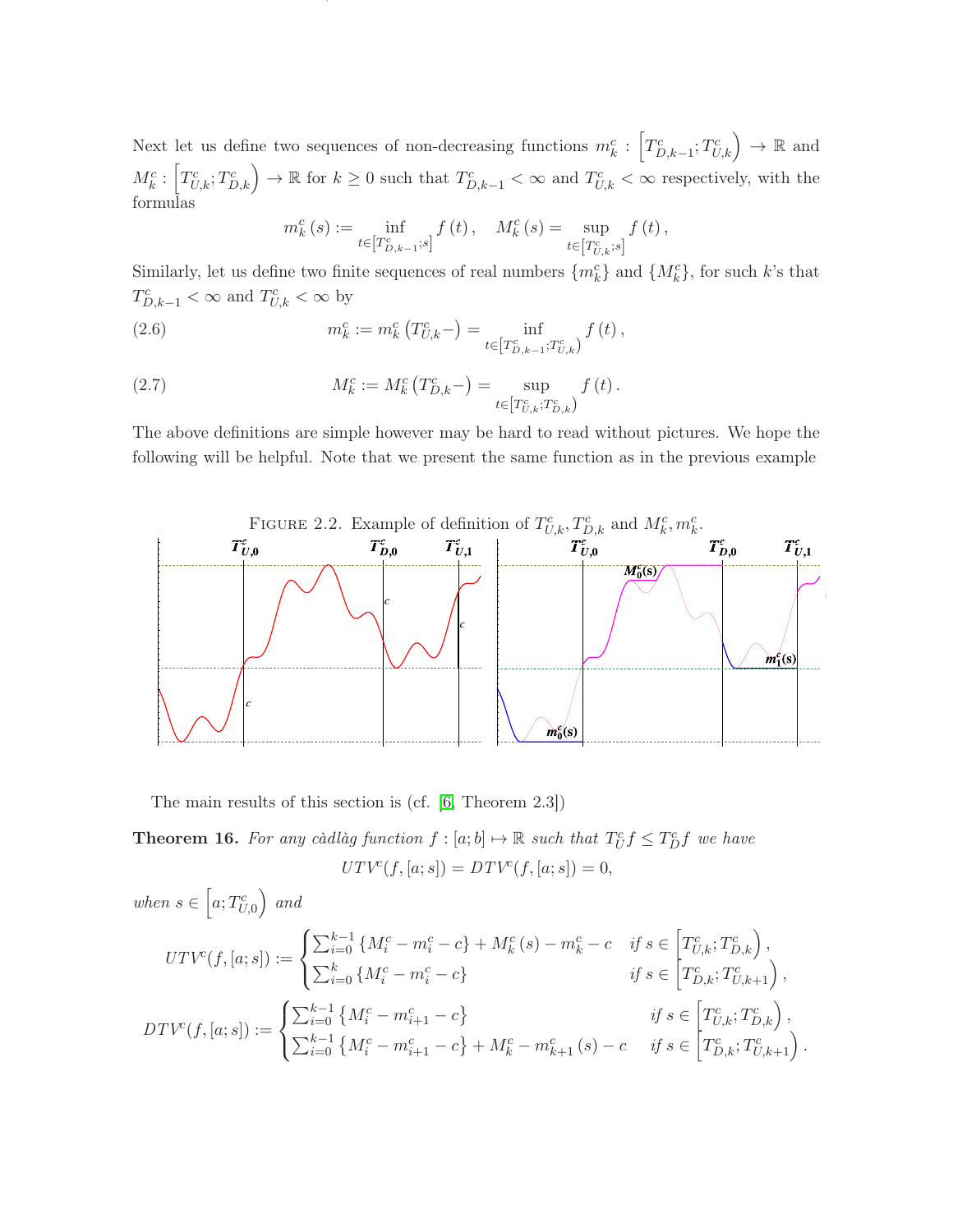Moreover, for any càdlàg function  $f : [a; b] \mapsto \mathbb{R}$  and any  $s \in [a; b]$  we have

<span id="page-10-1"></span>(2.8) 
$$
TV^{c}(f,[a;s]) = UTV^{c}(f,[a;s]) + DTV^{c}(f,[a;s]) .
$$

2.2. Basic properties of  $TV^c(f, [a; b])$ ,  $UTV^c(f, [a; b])$  and  $DTV^c(f, [a; b])$ . We will now list some properties, most of which is used in the paper. These are taken from [\[6,](#page-28-1) Section 2.4, Section 2.5. Unless stated otherwise the functions considered below are citedliged

ON TRUNCATED VARIATION, UPWARD TRUNCATED VARIATION AND DOWNWARD TRUNCATED VARIATION FOR DIFFUSIONS11

• For any strictly increasing and continuous function  $s : \mathbb{R} \to \mathbb{R}$ 

(2.9) 
$$
TV^{c}(f,[a;b]) = TV^{c}(f \circ s^{-1}, [s(a);s(b)]),
$$

<span id="page-10-5"></span><span id="page-10-0"></span>the analogous equalities hold for  $UTV^c$  and  $DTV^c$ .

• For any  $f : [a; b] \mapsto \mathbb{R}$  and any  $c > 0$  we have

(2.10) 
$$
DTV^{c}(f,[a;b]) = UTV^{c}(-f,[a;b]).
$$

• For any  $s \in (a;b)$  we have

(2.11) 
$$
TV^{c}(f,[a;b]) \geq TV^{c}(f,[a;s]) + TV^{c}(f,[s;t]),
$$

<span id="page-10-2"></span>and the analogous inequalities hold for  $UTV^c$  and  $DTV^c$ .

• On the other hand, for any  $s \in (a, b)$  we have

(2.12) 
$$
TV^{c}(f, [a; b]) \leq TV^{c}(f, [a; s]) + TV^{c}(f, [s; t]) + c,
$$

<span id="page-10-3"></span>and the analogous inequalities hold for  $UTV^c$  and  $DTV^c$ .

• For any  $f, g : [a, b] \to \mathbb{R}$  and  $c_1, c_2 \geq 0$  we have

(2.13) 
$$
TV^{c_1+c_2}(f+g,[a;b]) \leq TV^{c_1}(f,[a;b]) + TV^{c_2}(g,[a;b])
$$

<span id="page-10-4"></span>and the analogous inequalities hold for  $UTV^c$  and  $DTV^c$ . Note that in above we admit some quantities to be infinite in case  $c_1 = 0$  or  $c_2 = 0$ . In particular

(2.14) 
$$
|\text{TV}^c(f+g,[a;b]) - \text{TV}^c(f,[a;b])| \leq \text{TV}(g,[a;b]).
$$

<span id="page-10-6"></span>These facts were not proved in [\[6\]](#page-28-1). We offer a proof in Fact [17](#page-11-1) below.

• For any  $f : [a; b] \mapsto \mathbb{R}$  mapping

$$
(0,+\infty)\ni c\mapsto \mathrm{TV}^c(f,[a;b])\,,
$$

is convex and decreasing hence continuous. The same holds true for  $UTV^c$  and  $DTV^c$ . Moreover, though not mentioned in  $[6]$ , it can be easily upgraded to functional setting. E.g. we define functional  $T : (0; +\infty) \mapsto \mathcal{D}$  (Skorohod space of càdlàg functions) given by  $T(c)(t) := TV^{c}(f, [a; t])$  is convex and decreasing in a point-wise sense.

• For any  $f : [a; b] \mapsto \mathbb{R}$  we have

(2.15) 
$$
\lim_{c \searrow 0} TV^{c}(f, [a; b]) = TV(f, [a; b]),
$$

we recall that the right-hand side might be infinite.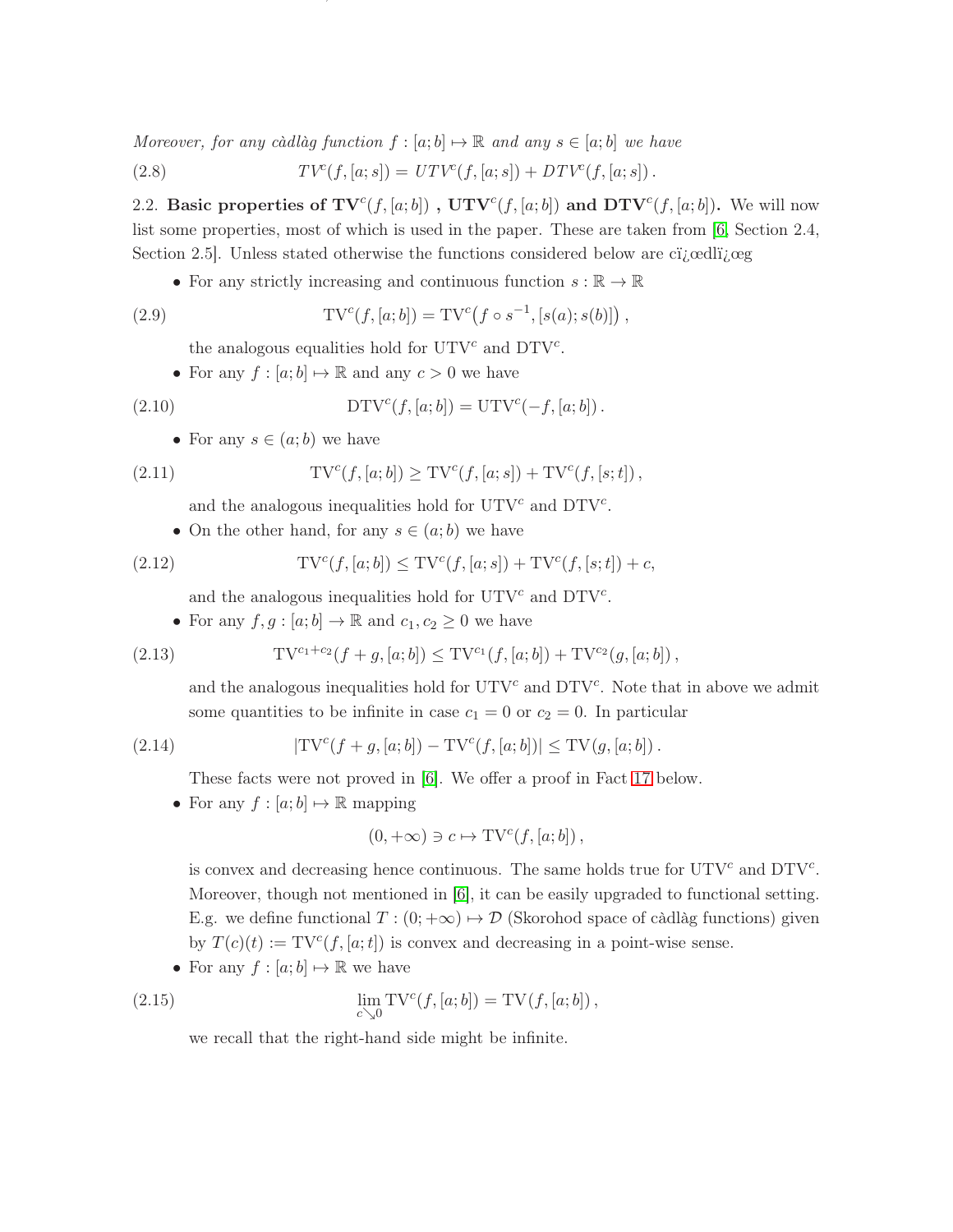<span id="page-11-1"></span>Fact 17. For any  $f, g : [a; b] \to \mathbb{R}$  and  $c_1, c_2 \geq 0$  we have

<span id="page-11-2"></span>(2.16) 
$$
TV^{c_1+c_2}(f+g,[a;b]) \leq TV^{c_1}(f,[a;b]) + TV^{c_2}(g,[a;b])\,,
$$

and the analogous inequalities hold for  $UTV^c$  and  $DTV^c$ .

*Proof.* The inequality for  $UTV^c$  holds by definition equation [\(1.3\)](#page-1-2) and the inequality

$$
\max \left\{ f(s) + g(s) - f(t) - g(t) - c_1 - c_2, 0 \right\} = \max \left\{ f(s) - f(t) - c_1 + g(s) - g(t) - c_2, 0 \right\}
$$
  
 
$$
\leq \max \left\{ f(s) - f(t) - c_1, 0 \right\} + \max \left\{ g(s) - g(t) - c_2, 0 \right\}.
$$

ON TRUNCATED VARIATION, UPWARD TRUNCATED VARIATION AND DOWNWARD TRUNCATED VARIATION FOR DIFFUSIONS12

<span id="page-11-0"></span>By equation  $(2.10)$  we have similar property for DTV<sup>c</sup>. Finally, to obtain equation  $(2.16)$  it is enough to utilize equation  $(2.8)$ .

## 3. Proof of Theorem [5](#page-3-0)

The proof structure reflects the outline contained in Remark [10.](#page-4-0) We start with

3.1. Proof for Wiener process with drift. In our proof we will use an Anscombe-like result. It is not much more than a reformulation of [\[13,](#page-28-7) Theorem 4.5.5] to our specific needs. From now on we will use " $\lesssim$ " to denote the situation when an equality or inequality holds with some constant which is irrelevant for calculations. Our setting is as follows. Let us fix some  $T > 0$  and

$$
(D_i(c), Z_i(c)), \quad i \ge 1,
$$

be sequences of i.i.d. random vectors indexed by certain parameter  $c \in (0,1]$ . We define

(3.1) 
$$
M_c(t) := \min \left\{ i \geq 0 : \sum_{i=1}^{i+1} D_i(c) > t \right\},\,
$$

<span id="page-11-3"></span>(3.2) 
$$
P_c(t) := \left(\sum_{i=1}^{M_c(t)} Z_i(c)\right) - \frac{\mathbb{E}Z_1(c)}{\mathbb{E}D_1(c)}t, \quad t \in [0;T].
$$

Let us observe that such defined  $M_c$ ,  $P_c$  are càdlàg processes. We will use the following assumptions

(A1): For any  $c > 0$  we have  $D_1(c) > 0$  a.s. and  $\mathbb{E}D_1(c) \to 0$  as  $c \searrow 0$ .

(A2): We denote  $X_i(c) := Z_i(c) - (\mathbb{E}Z_1(c)/\mathbb{E}D_1(c))D_i(c)$ . We have  $\mathbb{E}X_i(c) = 0$ . We assume that there exists  $\sigma > 0$  such that

$$
\frac{\mathbb{E}X_1(c)^2}{\mathbb{E}D_1(c)} \to \sigma^2, \text{ as } c \searrow 0.
$$

(A3): There exists  $\delta \in (0, 2]$  such that

$$
\frac{\mathbb{E}|X_1(c)|^{2+\delta}}{\mathbb{E}D_1(c)} \to 0, \text{ as } c \searrow 0.
$$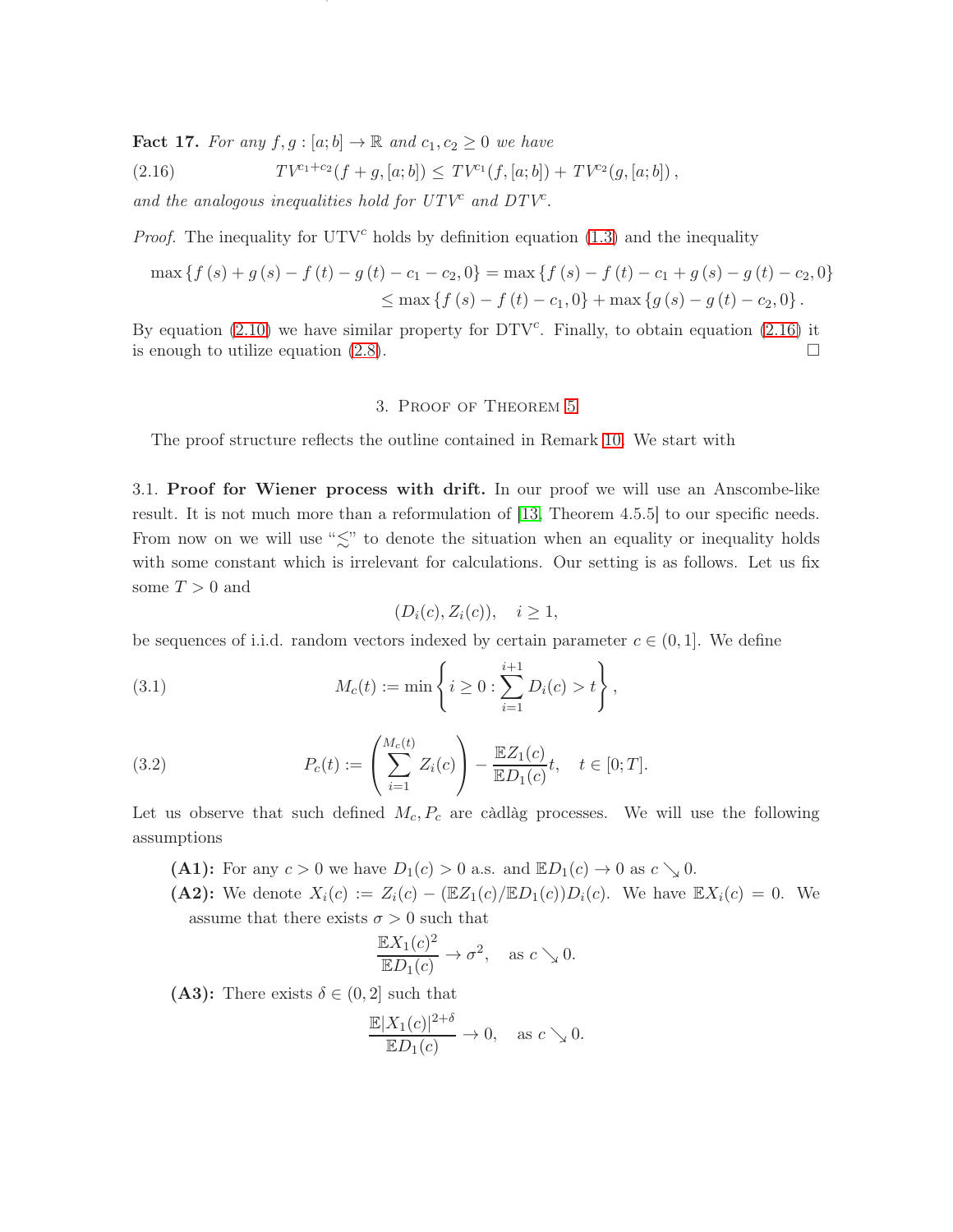(A4): There exists  $\delta > 0, C > 0$  such that for any  $c \in (0, 1]$  we have

<span id="page-12-2"></span>
$$
\mathbb{E}|D_1(c)|^{1+\delta} \leq C(\mathbb{E}D_1(c))^{1+\delta}.
$$

ON TRUNCATED VARIATION, UPWARD TRUNCATED VARIATION AND DOWNWARD TRUNCATED VARIATION FOR DIFFUSIONS13

Before formulation of the fact we define

(3.3) 
$$
\mathcal{D} := \mathcal{D}([0;T], \mathbb{R}) := \{f : [0;T] \mapsto \mathbb{R} : f \text{ is cijedllij} \in \mathcal{D}\},
$$

we equip this space with  $\|\cdot\|_{\infty}$ -norm. This may seem unusual, as the Skorohod metric (see [\[1,](#page-28-10) Chapter 3]) is a more natural choice for space D. Let us note however that in all cases we will obtain the convergence to a continuous limits. In such case both notions are equivalent (see [\[1,](#page-28-10) Section 18].

<span id="page-12-1"></span>**Fact 18.** Let  $T > 0$  and assume that  $(A1)-(A4)$  hold. Then

<span id="page-12-0"></span>
$$
P_c \to^d \sigma B, \quad \text{as } c \searrow 0,
$$

(3.4) 
$$
(\mathbb{E}D_1(c))M_c \to^d id, \quad \text{as } c \searrow 0,
$$

where  $\sigma^2$  is the same as in (A2), id(x) = x, and the convergence is understood as weak convergence in  $\mathcal{D}([0;T],\mathbb{R})$ .

Proof. We define

<span id="page-12-3"></span>(3.5) 
$$
S_c(n) := \sum_{i=1}^n Z_i(c), \quad V_c(n) := \sum_{i=1}^n D_i(c), \quad n \in \mathbb{N}.
$$

Moreover, let us denote  $f(c) := \frac{\mathbb{E}Z_1(c)}{\mathbb{E}D_1(c)}$  and we recall that  $X_i(c) := Z_i(c) - f(c)D_i(c)$ . We define a family of auxiliary processes

(3.6) 
$$
P_c^1(t) := H_c(\lfloor g(c)t \rfloor), \quad t \ge 0,
$$

where  $H_c(n) := S_c(n) - f(c)V_c(n)$  and  $g(c) := (\mathbb{E}D_1(c))^{-1}$ . By (A1)  $g(c) \to +\infty$  as  $c \searrow 0$ .

Now the proof follows by [\[13,](#page-28-7) Theorem 4.5.5, p. 290]. The assumptions of [\[13,](#page-28-7) Theorem 4.5.5] consist of seven conditions denoted by  $\mathcal{T}_4$ ,  $\mathcal{S}_4$ ,  $\mathcal{S}_5$ ,  $\mathcal{S}_7$ ,  $\mathcal{S}_8$ ,  $\mathcal{S}_9$  and  $\mathcal{J}_{20}$ . These conditions read as:

- $(\mathcal{T}_4)$ :  $(\kappa_{\varepsilon,k}, \xi_{\varepsilon,k})$ ,  $k = 1, 2, ...,$  is a sequence of i.i.d. random vectors that take values in  $[0; +\infty) \times \mathbb{R};$
- $(S_4)$ :  $n_{\varepsilon} \mathbb{P}(\kappa_{\varepsilon,k} > u) \to \pi_1(u)$  as  $\varepsilon \to 0$  for all  $u > 0$ , which are points of continuity of the limitting function  $\pi_1(u)$ ;
- $(\mathcal{S}_5)$ :  $n_{\varepsilon} \mathbb{E} \kappa_{\varepsilon,k} 1_{\{\kappa_{\varepsilon,k} \leq u\}} \to c(u)$  as  $\varepsilon \to 0$  for some  $u > 0$ , which is a point of continuity of  $\pi_1(u)$  ;
- ( $S_7$ ):  $n_{\varepsilon} \mathbb{P}(|\xi_{\varepsilon,k}| > u) \to 0$  as  $\varepsilon \to 0$  for every  $u > 0$ ;
- (S<sub>8</sub>):  $n_{\varepsilon} \mathbb{E} |\xi_{\varepsilon,k}| 1_{\{|\xi_{\varepsilon,k}| \le u\}} \to a \text{ as } \varepsilon \to 0 \text{ for some } u > 0;$
- (S<sub>9</sub>):  $n_{\varepsilon} \mathbb{D}^2 |\xi_{\varepsilon,k}| \mathbb{1}_{\{\xi_{\varepsilon,k} \leq u\}} \to b^2$  as  $\varepsilon \to 0$  for some  $u > 0$ ;
- $(\mathcal{J}_{20})$ :  $c = c(u) \int_0^u s d\pi_1(s) > 0$ , where  $\pi_1(s)$  and  $c(u)$  are obtained in  $(\mathcal{S}_4)$  and  $(\mathcal{S}_5)$ respectively.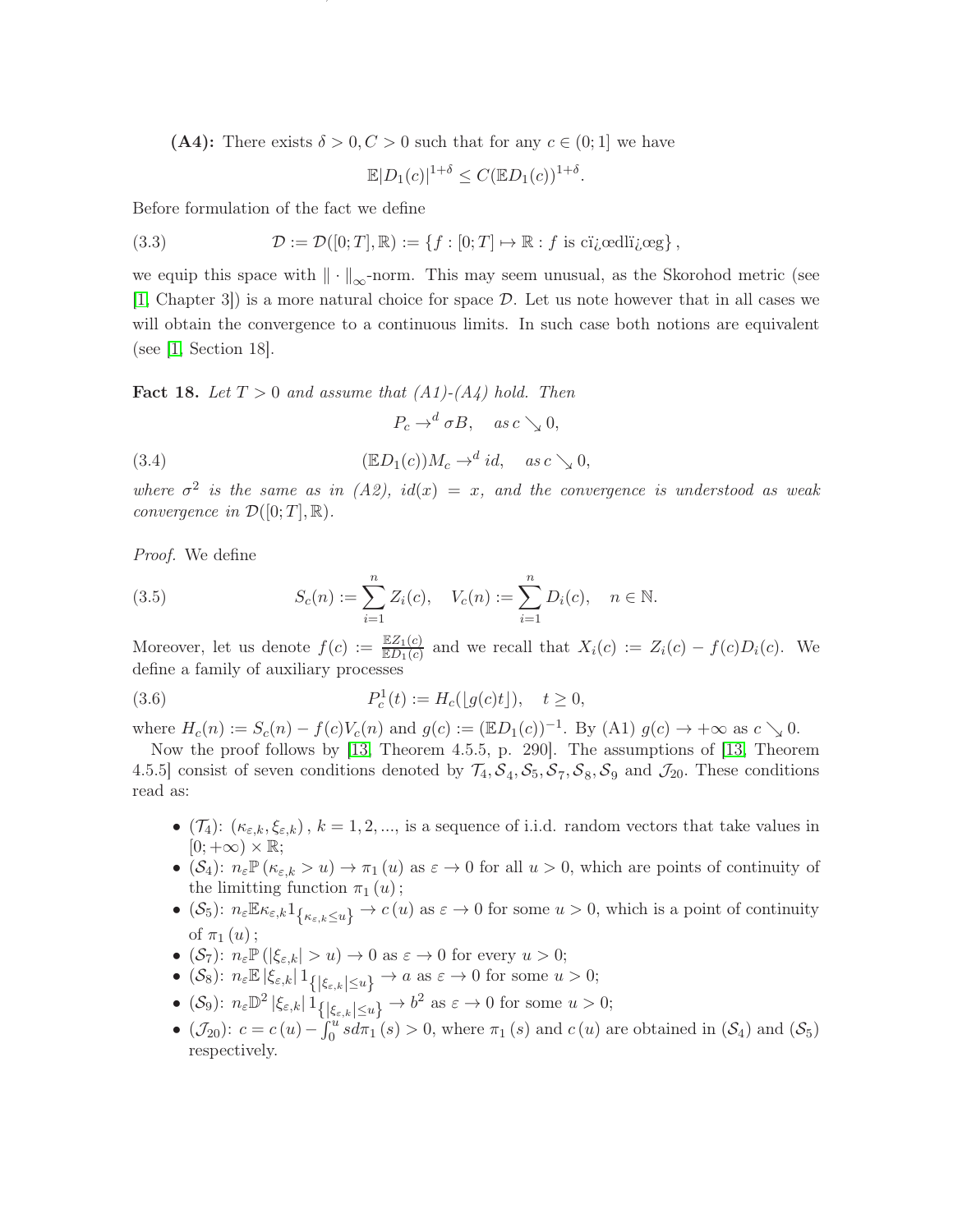Before verifying assumptions we list how our notation translates to the one of [\[13\]](#page-28-7), c is  $\epsilon$ , [g(c)] is  $n_{\epsilon}$ ,  $D_i(c)$  is  $\kappa_{\epsilon,i}$  and  $X_i(c)$  is  $\xi_{\epsilon,i}$ . Condition  $\mathcal{T}_4$  (p. 287) is obviously fulfilled. Conditions  $\mathcal{S}_4$  and  $\mathcal{S}_5$  (p. 283) hold with  $\pi(u) = 0$  and  $c(u) = 1$  respectively. Indeed, let us fix  $u > 0$ .  $\mathcal{S}_4$ writes as

ON TRUNCATED VARIATION, UPWARD TRUNCATED VARIATION AND DOWNWARD TRUNCATED VARIATION FOR DIFFUSIONS14

$$
\lceil g(c) \rceil \mathbb{P}(D_1(c) > u) \leq \lceil g(c) \rceil u^{-1-\delta} \mathbb{E}|D_1(c)|^{1+\delta} \lesssim \lceil g(c) \rceil g(c)^{-(1+\delta)} \to 0, \quad \text{as } c \searrow 0,
$$

where we used assumptions  $(A1)$ ,  $(A4)$  and the Chebyshev inequality. We will use a few times an obvious inequality

(3.7) 
$$
|x|^{\delta_1+\delta_2} \ge |u|^{\delta_1} |x|^{\delta_2},
$$

valid for any  $\delta_1, \delta_2 > 0$  and  $|x| \ge |u|$ . We check that

<span id="page-13-1"></span>(3.8) 
$$
\lceil g(c) \rceil \mathbb{E} D_1(c) 1_{\{D_1(c) > u\}} \leq \lceil g(c) \rceil u^{-\delta} \mathbb{E} |D_1(c)|^{1+\delta} \to 0, \quad \text{as } c \searrow 0,
$$

again by (A1), (A4) and equation [\(3.7\)](#page-13-0). The expression in condition  $S_5$  writes in our notation as  $[g(c)] \mathbb{E} D_1(c) 1_{\{D_1(c) \leq u\}}$ . By equation [\(3.8\)](#page-13-1) its limit does not depend on u and is the same as the one of

<span id="page-13-0"></span>
$$
[g(c)]\mathbb{E}D_1(c) \to 1, \quad \text{as } c \searrow 0,
$$

which follows by  $(A1)$  and the definition of  $g(c)$ .

We will now verify conditions  $S_7$ ,  $S_8$ ,  $S_9$  (p. 287-288) with  $a = 0$  and  $b^2 = \sigma^2$ . Let  $u > 0$ , the condition  $S_7$  writes as

$$
\lceil g(c) \rceil \mathbb{P}(|X_1(c)| \ge u) \le \lceil g(c) \rceil u^{-(2+\delta)} \mathbb{E}|X_1(c)|^{2+\delta} \to 0, \quad \text{as } c \searrow 0,
$$

where we used assumption (A3) and the Chebyshev inequality. Further we have

$$
\lceil g(c)\rceil \mathbb{E}\left(|X_1(c)|1_{\{|X_1(c)|>u\}}\right) \leq \lceil g(c)\rceil u^{-(1+\delta)} \mathbb{E}|X_1(c)|^{2+\delta} \to 0, \quad \text{as } c \searrow 0,
$$

where we used assumption (A3) and equation [\(3.7\)](#page-13-0). Now  $S_8$  follows directly from above and the equality

$$
\mathbb{E}\left(X_1(c)1_{\{|X_1(c)|>u\}}\right) = -\mathbb{E}\left(X_1(c)1_{\{|X_1(c)|\leq u\}}\right)
$$

which is a consequence of the fact that  $\mathbb{E}X_i(c) = 0$ . Let us now observe that

$$
\lceil g(c) \rceil \mathbb{E} \left( X_1(c)^2 1_{\{|X_1(c)| > u\}} \right) \le \lceil g(c) \rceil u^{-\delta} \mathbb{E} |X_1(c)|^{2+\delta} \to 0, \quad \text{as } c \searrow 0,
$$

where we again used assumption  $(A3)$  and equation  $(B.7)$ . By the above considerations we have that  $\lim_{c\to 0} [g(c)] \text{Var}(X_1(c)1_{\{|X_1(c)|\leq u\}})$  is the same as  $\lim_{c\to 0} [g(c)] \text{Var}(X_1(c))$ . Now  $S_9$ follows directly from (A2). Finally,  $\mathcal{J}_{20}$  (p.285) holds with  $c = 1$  see also [\[13,](#page-28-7) (4.5.2)].

Now, it is straightforward to identify the limit using the description in [\[13,](#page-28-7) p. 284 and p. 288. Indeed, the process  $\kappa_0$  (p. 284) is simply given by  $\kappa_0(t) = t$  (notice that on the right hand side of formula (4.5.1) in [\[13,](#page-28-7) p. 284] one should replace z by y) so its inverse  $\nu_0$  is also  $\nu_0(t) = t$  (which proves equation [\(3.4\)](#page-12-0)). The process  $\xi_0$  is the same as in  $\mathcal{A}_{65}$  (p. 288). Let us note that Silvestrov's  $\rightarrow$ <sup>U</sup> is the same convergence we need, see [\[13,](#page-28-7) Definition 2.4.2].

 $\Box$ 

Let W be a standard Wiener process and  $\mu \in \mathbb{R}$ . We denote a Wiener process with drift  $\mu$ by

<span id="page-13-2"></span>
$$
(3.9) \t\t X_t := W_t + \mu t, \quad t \ge 0.
$$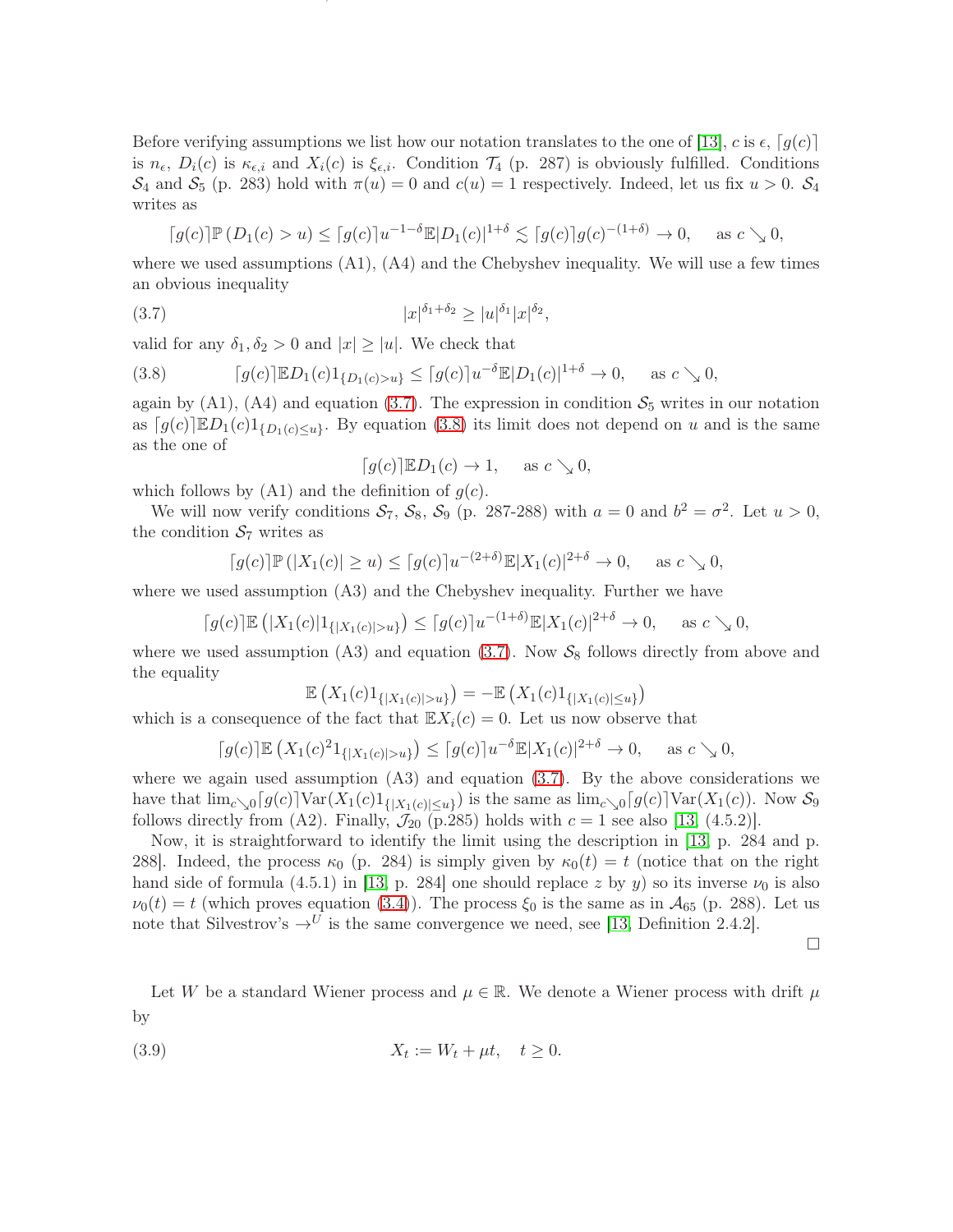Our first result is the following

<span id="page-14-5"></span>**Lemma 19.** Let  $T > 0$  and X be a Wiener process with drift given by  $(3.9)$ . We have

<span id="page-14-0"></span>(3.10) 
$$
\left(X_t - \mu t, TV^c(X, t) - \frac{t}{c}\right) \to^d \left(W_t, 3^{-1/2}B_t\right), \quad \text{as } c \searrow 0,
$$

where  $(W, B)$  are independent standard Wiener processes. The convergence is understood as weak convergence in  $\mathcal{C}([0;T], \mathbb{R})^2$  topology.

ON TRUNCATED VARIATION, UPWARD TRUNCATED VARIATION AND DOWNWARD TRUNCATED VARIATION FOR DIFFUSIONS15

*Proof.* We fix  $a, b \in \mathbb{R}$  and define  $A_t^c := aTV^c(X,t) + bX_t - \left(\frac{a}{c} + b\mu\right)t$ . Assume that we proved that

<span id="page-14-1"></span>(3.11) 
$$
A^c \to^d (a^2/3 + b^2) \tilde{B}, \text{ as } c \searrow 0,
$$

weakly in topology of  $\mathcal{C}([0; T], \mathbb{R})$ , where  $\tilde{B}$  is some standard Brownian motion. The convergence for  $(a, b) = (1, 0)$  yields that  $\{TV^{c}(X,t) - \frac{t}{c}\}$  $\left\{c \atop c \right\}_{c>0}$  is tight, hence also is the sequence of vectors on the left side of equation [\(3.10\)](#page-14-0). Now, applying the Cramizer-Wold device [\[1,](#page-28-10) Theorem 7.7] we easily justify that the convergence of finite-dimensional distributions, hence [\(3.10\)](#page-14-0) indeed holds.

Now we are to prove [\(3.11\)](#page-14-1). We transparently transfer all quantities of Section [2](#page-7-0) to the stochastic setting by applying them in a pathwise fashion, i.e.  $f(t) = X_t$ . We denote

$$
G_i(c) := (M_i^c - m_i^c - c) + (M_i^c - m_{i+1}^c - c), \quad H_i(c) := (M_i^c - m_i^c - c) - (M_i^c - m_{i+1}^c - c).
$$

By Theorem [16](#page-9-0) and continuity of X we have  $\mathrm{TV}^c(X, T_{U,k}^c) = \sum_{i=0}^{k-1} Y_i(c)$  (in fact this holds under additional assumption  $(2.5)$  but this is irrelevant in the limit). By  $(2.3)$  and again by Theorem [16](#page-9-0) we have

<span id="page-14-4"></span>(3.12) 
$$
||X_{T_{U,k}^c} - \sum_{i=0}^{k-1} H_i(c)||_{\infty} \le c, \quad \text{a.s.}
$$

(Note that  $X_0 = 0$ .) We fix some  $a, b \in \mathbb{R}$  and for any  $i \geq 0$  write

<span id="page-14-2"></span>(3.13) 
$$
Z_i(c) := aG_i(c) + bH_i(c).
$$

We denote also

<span id="page-14-3"></span>(3.14) 
$$
D_i(c) := T_{U,i}^c - T_{U,i-1}^c, \quad i \ge 1, \text{ and } D_0(c) := T_{U,0}^c.
$$

The following simple observation will be crucial for the further proof. Let us notice that by the strong Markov property of X and its space homogeneity we have that  $\{Z_i(c)\}_{i\geq 1}$  and  ${D_i(c)}_{i\geq 1}$  are i.i.d. sequences. For  $i=0$  the distributions are different because of "starting" conditions". The first part, i.e. the values for  $i = 0$  disappear in the limit. For notational simplicity from now on, we will implicitly assume that  $i \geq 1$ .

We will proceed now in the direction of utilizing Fact [18.](#page-12-1) To do this, we need to calculate moments, fortunately enough [\[14\]](#page-28-11) provides us with sufficient tools. Using the notation from [\[14\]](#page-28-11) we may write

$$
(T_{D,i}^c - T_{U,i}^c, M_i^c - m_i^c - c) =^d (T_c, X(T_c) + c),
$$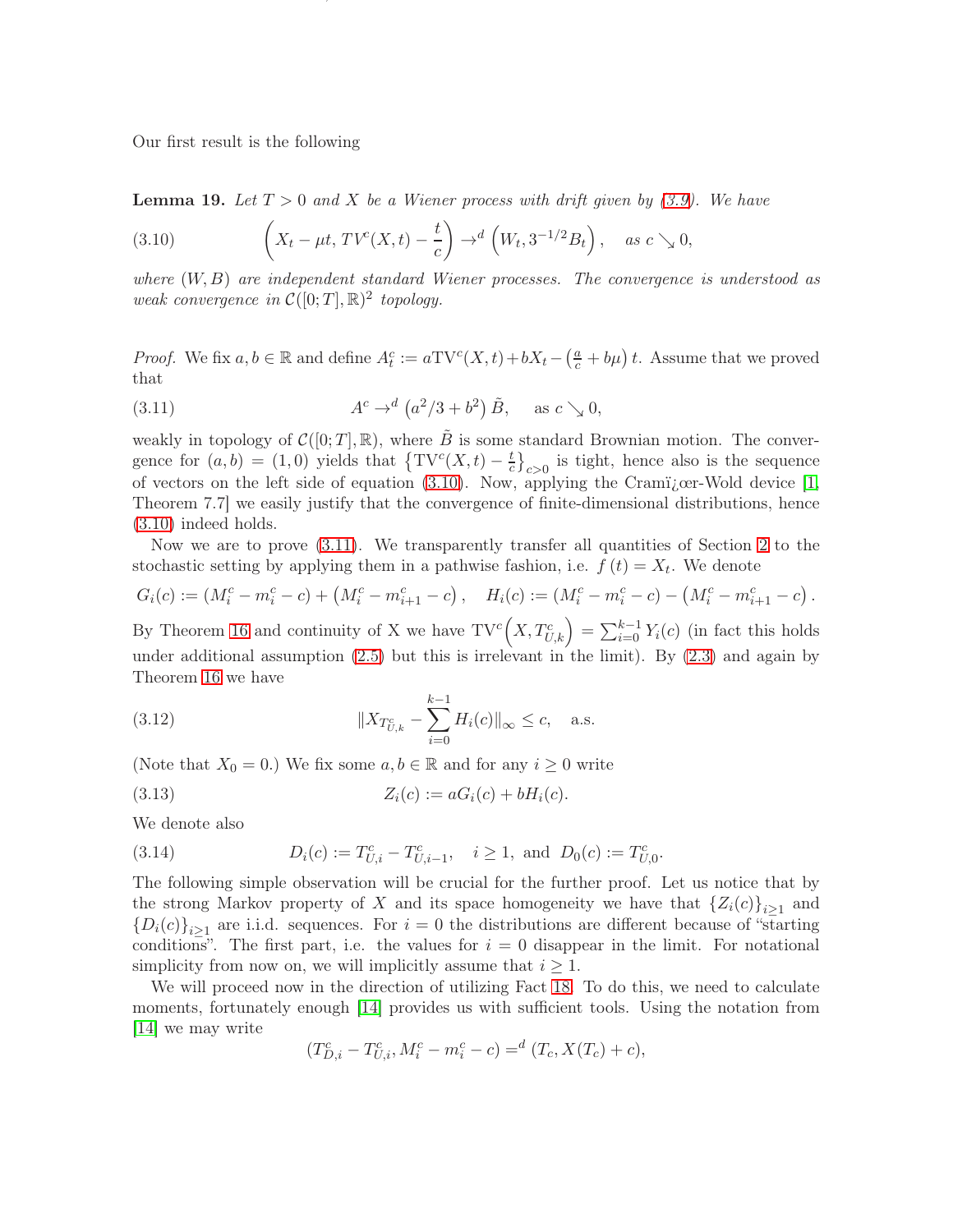where  $T_c$ , X are defined in [\[14,](#page-28-11) Introduction]. Hence the formula [14, (1.1)] reads as

<span id="page-15-0"></span>(3.15) 
$$
\mathbb{E}\exp(\alpha \left(M_i^c - m_i^c - c\right) - \beta \left(T_{D,i}^c - T_{U,i}^c\right)) = \frac{\delta \exp(-( \alpha + \mu)c) \exp(\alpha c)}{\delta \cosh(\delta c) - (\alpha + \mu)\sinh(\delta c)},
$$

where  $\delta = \sqrt{\mu^2 + 2\beta}$ . This formula is valid if  $\alpha < \delta \coth(\delta c) - \mu$  and  $\beta > 0$ . If  $\mu \neq 0$  we may also put  $\beta = 0$ . One may check that the pair

ON TRUNCATED VARIATION, UPWARD TRUNCATED VARIATION AND DOWNWARD TRUNCATED VARIATION FOR DIFFUSIONS16

$$
\left(T_{U,i+1}^c-T_{D,i}^c,M_i^c-m_{i+1}^c-c\right)
$$

is independent of  $(T_{D,i}^c - T_{U,i}^c, M_i^c - m_i^c - c)$ . It becomes obvious when one recalls definitions of Section [2](#page-7-0) ([\(2.6\)](#page-9-1) and [\(2.7\)](#page-9-2) in particular) and apply the strong Markov property of X. Moreover, we notice that the law of  $\left(T_{U,i+1}^c - T_{D,i}^c, M_i^c - m_{i+1}^c - c\right)$  is the same as the one of  $(T_{D,i}^c - T_{U,i}^c, M_i^c - m_i^c - c)$  if we change the drift coefficient to  $-\mu$ . Therefore, by [\[14,](#page-28-11) (1.1)] we get

(3.16) 
$$
\operatorname{Eexp}(\alpha \left( M_i^c - m_{i+1}^c - c \right) - \beta \left( T_{U,i+1}^c - T_{D,i}^c \right)) = \frac{\delta \exp(-( \alpha - \mu)c) \exp(\alpha c)}{\delta \cosh(\delta c) - (\alpha - \mu) \sinh(\delta c)},
$$

where  $\delta = \sqrt{\mu^2 + 2\beta}$  (with the same restrictions as before). These are enough information to check the moment conditions required in Fact [18.](#page-12-1) Calculations are easy and straightforward however lengthy. We decided not to include all of them in the paper. Instead, we list crucial steps and provide the reader with the Mathematica notebook with all details<sup>[1](#page-15-1)</sup>. Combining the above equations and putting  $\alpha = 0$  (note that this is always possible for c's small enough) we get

<span id="page-15-3"></span>
$$
\mathbb{E}\exp(-\beta D_i(c)) = \frac{2\beta + \mu^2}{\beta + \mu^2 + \beta \cosh\left(2c\sqrt{2\beta + \mu^2}\right)}.
$$

Differentiation yields

(3.17) 
$$
\mathbb{E}D_i(c) = \frac{2\sinh(c\mu)^2}{\mu^2} = 2c^2 + O(c^4).
$$

One can check that the formula above is valid for  $\mu = 0$  when we take the limit. This applies also to the subsequent moments formulae. Moreover

$$
\mathbb{E}D_i(c)^2 = \frac{16}{3}c^4 + O(c^6), \quad \mathbb{E}D_i(c)^4 = \frac{7936}{105}c^8 + O(c^{10}).
$$

This is enough to check conditions (A1) of Fact [18](#page-12-1) as well as (A4) with  $\delta = 3$ . Analogously, by putting  $\beta = 0$  we calculate that

<span id="page-15-2"></span>(3.18) 
$$
\mathbb{E} \exp(\alpha Z_i(c)) = \frac{4\mu^2}{((a-b)(1-e^{-2c\mu})\alpha - 2\mu)((a+b)(1-e^{2c\mu})\alpha + 2\mu)}.
$$

Again, by differentiation one gets

<span id="page-15-4"></span>(3.19) 
$$
\mathbb{E}Z_i(c) = \frac{2\sinh(c\mu)(a\cosh(c\mu) + b\sinh(c\mu))}{\mu}.
$$

<span id="page-15-1"></span> ${}^{1}$ [http://www.mimuw.edu.pl/~pmilos/moments.nb.](http://www.mimuw.edu.pl/~pmilos/moments.nb) The file can be viewed with a free application available on [http://www.wolfram.com/products/player/.](http://www.wolfram.com/products/player/)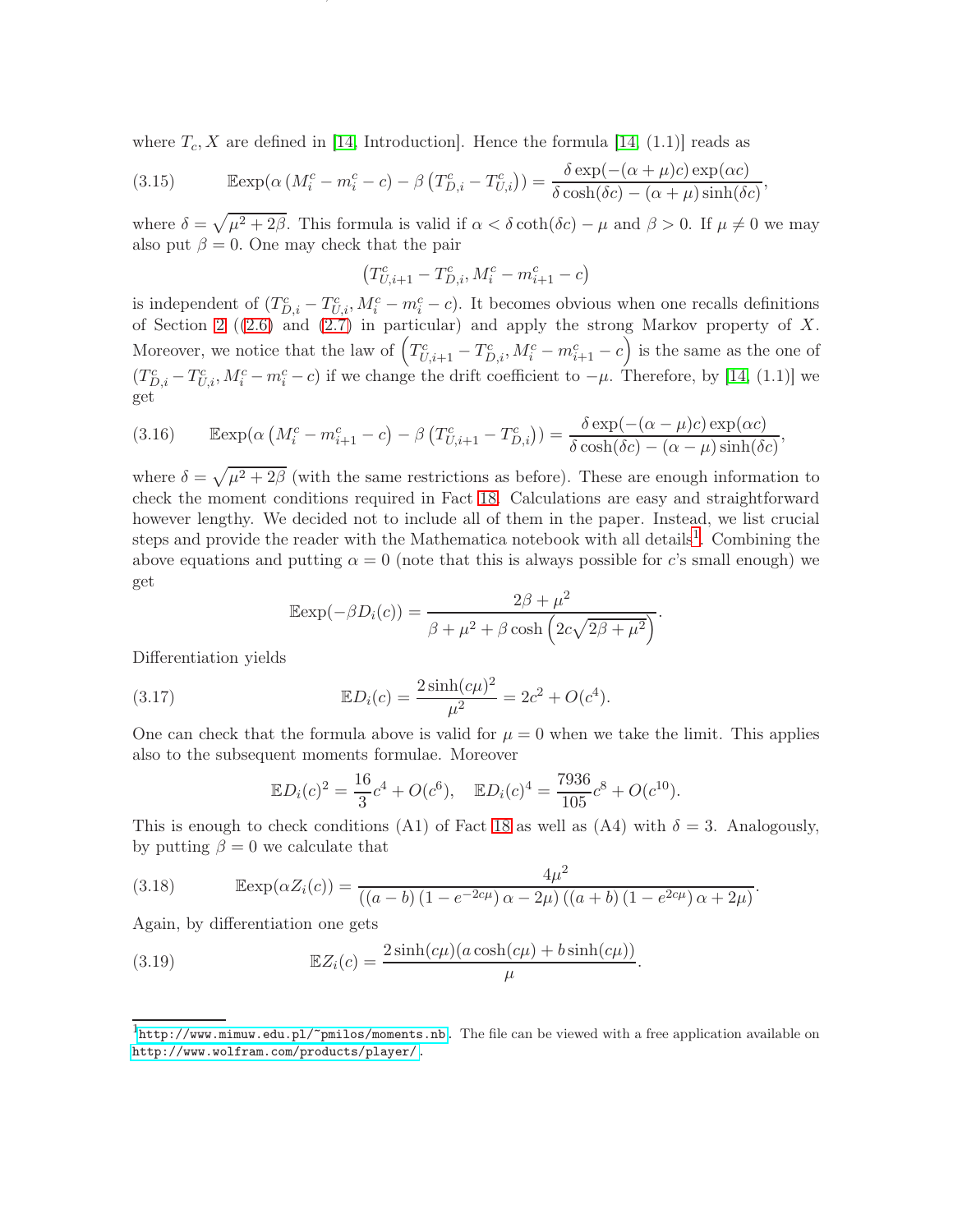And therefore

(3.20) 
$$
\frac{\mathbb{E}Z_i(c)}{\mathbb{E}D_i(c)} = \mu(b + a \coth(c\mu)) = \frac{a}{c} + b\mu + O(c).
$$

Now we have

 $\mathbb{E} \exp (\alpha Z_i(c) - \beta D_i(c)) =$ 

<span id="page-16-0"></span> $2(2\beta + \mu^2)$ 

ON TRUNCATED VARIATION, UPWARD TRUNCATED VARIATION AND DOWNWARD TRUNCATED VARIATION FOR DIFFUSIONS17

 $-\frac{a^2\alpha^2 + b^2\alpha^2 + 2b\alpha\mu + 2(\beta + \mu^2) + (a^2\alpha^2 + 2\beta - b\alpha(b\alpha + 2\mu))\cosh(2c\sqrt{2\beta + \mu^2}) - 2a\alpha\sqrt{2\beta + \mu^2}\sinh(2c\sqrt{2\beta + \mu^2})}$ Following axiom (A2) we denote  $X_i(c) := Z_i(c) - (\mathbb{E}Z_1(c)/\mathbb{E}D_1(c))D_i(c)$ 

Using this one may check that

$$
\mathbb{E}X_i(c)^2 = \frac{3a^2 - b^2 - 4abc\mu + (a^2 + b^2)\cosh(2c\mu) - 4a^2c\mu\coth(c\mu) + 2ab\sinh(2c\mu)}{\mu^2}.
$$

Now it is straightforward to check (A2) of Fact [18,](#page-12-1) viz.

$$
\frac{\mathbb{E}X_i(c)^2}{\mathbb{E}D_1} = \frac{1}{2}\text{cshs}(c\mu)^2 \left(3a^2 - b^2 - 4abc\mu + (a^2 + b^2)\cosh(2c\mu) -4a^2c\mu\coth(c\mu) + 2ab\sinh(2c\mu) - \left(\frac{a^2}{3} + b^2\right) + \frac{4}{3}abc\mu + O(c^2).
$$

Finally, one can check that  $\mathbb{E} X_i(c)^4 \lesssim c^4$  and hence (A3) is verified with  $\delta = 2$ . Having checked all conditions we conclude that for  $P_c(t)$  defined by [\(3.2\)](#page-11-3) and [\(3.13\)](#page-14-2), [\(3.14\)](#page-14-3) we have

$$
P_c(t) - \left(\frac{a}{c} + b\mu\right)t \to d\left(\frac{a^2}{3} + b^2\right)^{1/2} \tilde{B}, \text{ as } c \searrow 0.
$$

Therefore in order to prove [\(3.11\)](#page-14-1) it is enough to to show that  $P_c(t) - aTV^c(X,t) - bX_t \rightarrow^d 0$ . By the property equation  $(3.12)$  and the continuity of X it follows easily that it suffices to concentrate on the case  $(a, b) = (1, 0)$ , that is  $A_t = TV^c(X, t)$ . Since  $D_0(c)$  has different distribution than  $D_i(c)$  for  $i \geq 1$  we introduce two auxiliary objects

$$
\tilde{M}_c(t) := \min \left\{ n \ge 0 : \sum_{i=0}^n D_i(c) > t \right\}, \quad \tilde{S}_c(n) = \sum_{i=0}^n Z_i(c),
$$

and

$$
\tilde{P}_c(t) := \tilde{S}_c(\tilde{M}_c(t)).
$$

This differs slightly from  $P_c$ , however, one easily checks that  $\tilde{P}_c - P_c \rightarrow^d 0$ . By Theorem [16](#page-9-0) we see that the processes  $\mathrm{TV}^c(X,t)$  and  $\tilde{S}_c\left(\tilde{M}_c(t)\right)$  coincide at random times  $T_{U,i}^c$ ,  $i \geq 1$ moreover, both are increasing, hence, for any  $\grave{T}\geq 0$  and  $\varepsilon>0$ 

$$
\mathbb{P}\left(\sup_{t\in[0,T]}\left|\mathrm{TV}^c(X,t)-\tilde{S}_c(\tilde{M}_c(t))\right|>\varepsilon\right)\leq \mathbb{P}\left(\sup_{t\in[0,T]}Z_{\tilde{M}_c(t)}(c)>\varepsilon\right).
$$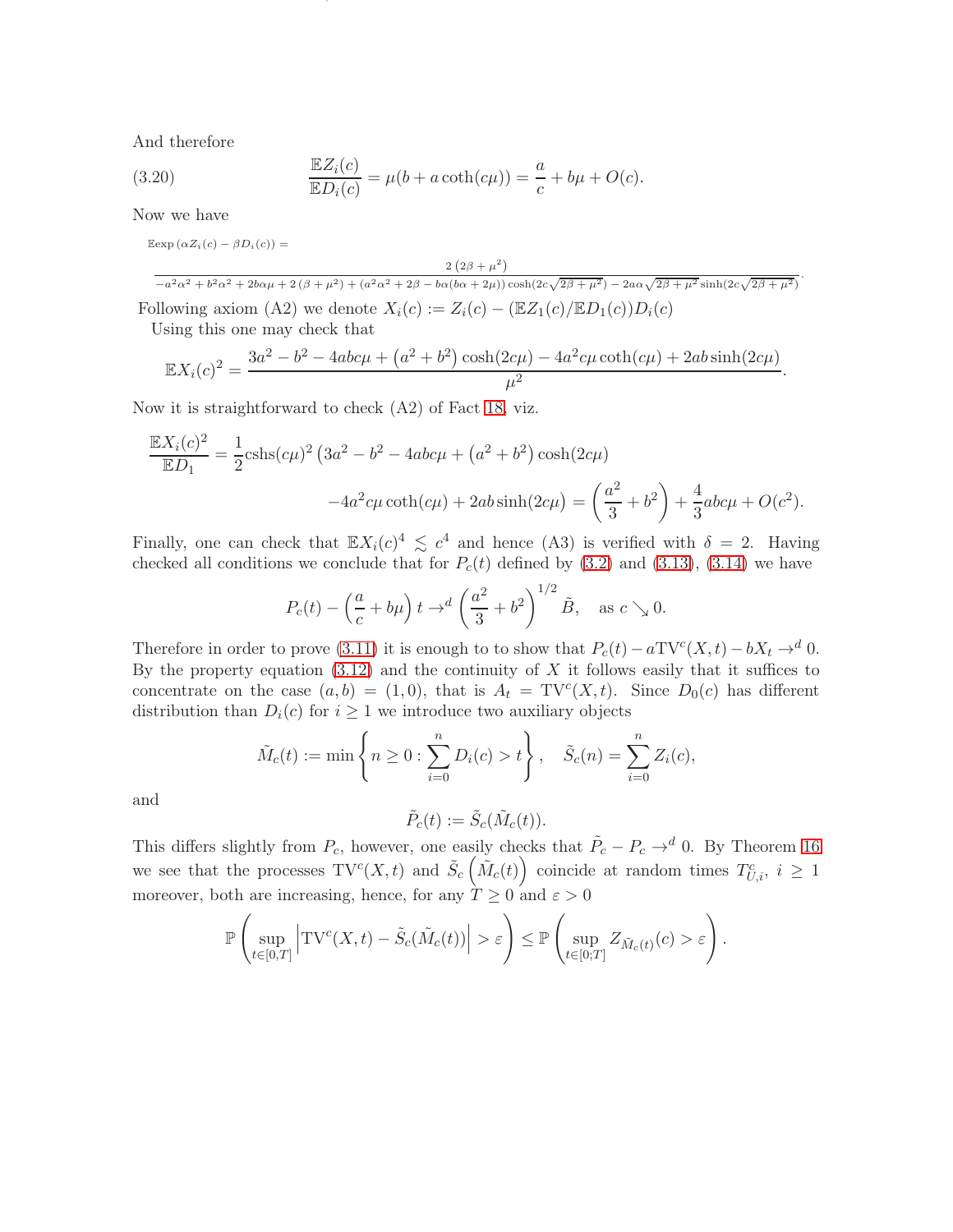Using this we estimate

$$
\mathbb{P}\left(\sup_{t\in[0,T]}\left|TV_c^{\mu}(t)-\tilde{S}_c\left(\tilde{M}_c(t)\right)\right|>\varepsilon\right)
$$
  
\$\leq \mathbb{P}\left(\max\_{k\leq 2T/ED\_1(c)+1} Z\_k(c)\geq \varepsilon\right)+\mathbb{P}\left(\tilde{M}\_c(T)\geq \frac{2T}{ED\_1(c)}+1\right).

ON TRUNCATED VARIATION, UPWARD TRUNCATED VARIATION AND DOWNWARD TRUNCATED VARIATION FOR DIFFUSIONS18

The first term could be estimated by the Chebyshev inequality and the estimates of  $\mathbb{E}Z_1(c)^4$ and  $\mathbb{E}D_1(c)$ 

$$
\mathbb{P}\left(\max_{k\leq 2T/\mathbb{E}D_1(c)+1}|Z_i(c)|>\varepsilon\right)\leq \left(\frac{2T}{\mathbb{E}D_1(c)}+1\right)\frac{\mathbb{E}Z_1(c)^4}{\varepsilon^4}\to 0,\quad \text{as }c\to 0.
$$

The convergence of the second term to 0 could be established by Fact [18.](#page-12-1)  $\Box$ 

3.2. Proof for diffusions with  $\sigma = const.$  We start with a yet simpler case. Namely, let W be a standard Brownian motion and  $X$  be a random variable. Let us define process  $Z$  by

$$
Z_t := W_t + Xt, \quad t \ge 0.
$$

<span id="page-17-1"></span>**Lemma 20.** Let  $T > 0$ . Let us assume that that W and X are independent then

$$
\left(X, W, TV^{c}(Z,t) - \frac{t}{c}\right) \to^{d} \left(X, W, 3^{-1/2}B\right), \text{ as } c \searrow 0.
$$

where  $B$  is a standard Brownian motion and  $X, W, B$  are independent. The convergence is understood in weak sense in the product topology of  $\mathbb{R} \times \mathcal{C}([0;T], \mathbb{R})^2$ .

*Proof.* We will proceed by the very definition of the weak convergence. Let  $f : \mathbb{R} \times \mathcal{C}([0;T], \mathbb{R})^2 \mapsto$ R be a bounded continuous function. We have

$$
\lim_{c \searrow 0} \mathbb{E}f\left(X, W, \text{TV}^c(Z, t) - \frac{t}{c}\right) = \lim_{c \searrow 0} \mathbb{E} \mathbb{E}\left(f\left(x, W, \text{TV}^c(Z, t) - \frac{t}{c}\right) \middle| X = x\right)
$$
\n
$$
= \mathbb{E} \lim_{c \searrow 0} \mathbb{E}\left(f\left(x, W, \text{TV}^c(Z, t) - \frac{t}{c}\right) \middle| X = x\right)
$$
\n
$$
= \mathbb{E} \mathbb{E}\left(f\left(x, W, 3^{-1/2}B\right) \middle| X = x\right) = \mathbb{E}f\left(X, W, 3^{-1/2}B\right).
$$

where we used Lemma [19](#page-14-5) and the Lebesgue dominated convergence theorem.

<span id="page-17-0"></span>We will deal now with diffusion given by an equation

(3.21) 
$$
dX_t = dW_t + \mu(X_t)dt, \quad X_0 = 0,
$$

i.e. we set  $\sigma \equiv 1$  in equation [\(1.4\)](#page-3-3). We assume also that  $\mu$  is bounded and Lipschitz. This process is essentially a Brownian motion with "a variable drift". We denote

(3.22) 
$$
\mu^* = \sup_{x \in \mathbb{R}} |\mu(x)| < +\infty.
$$

We will us the discretion technique. To this end we need to be able to control the increments of X. The following simple lemma is the first, most crude step of our analysis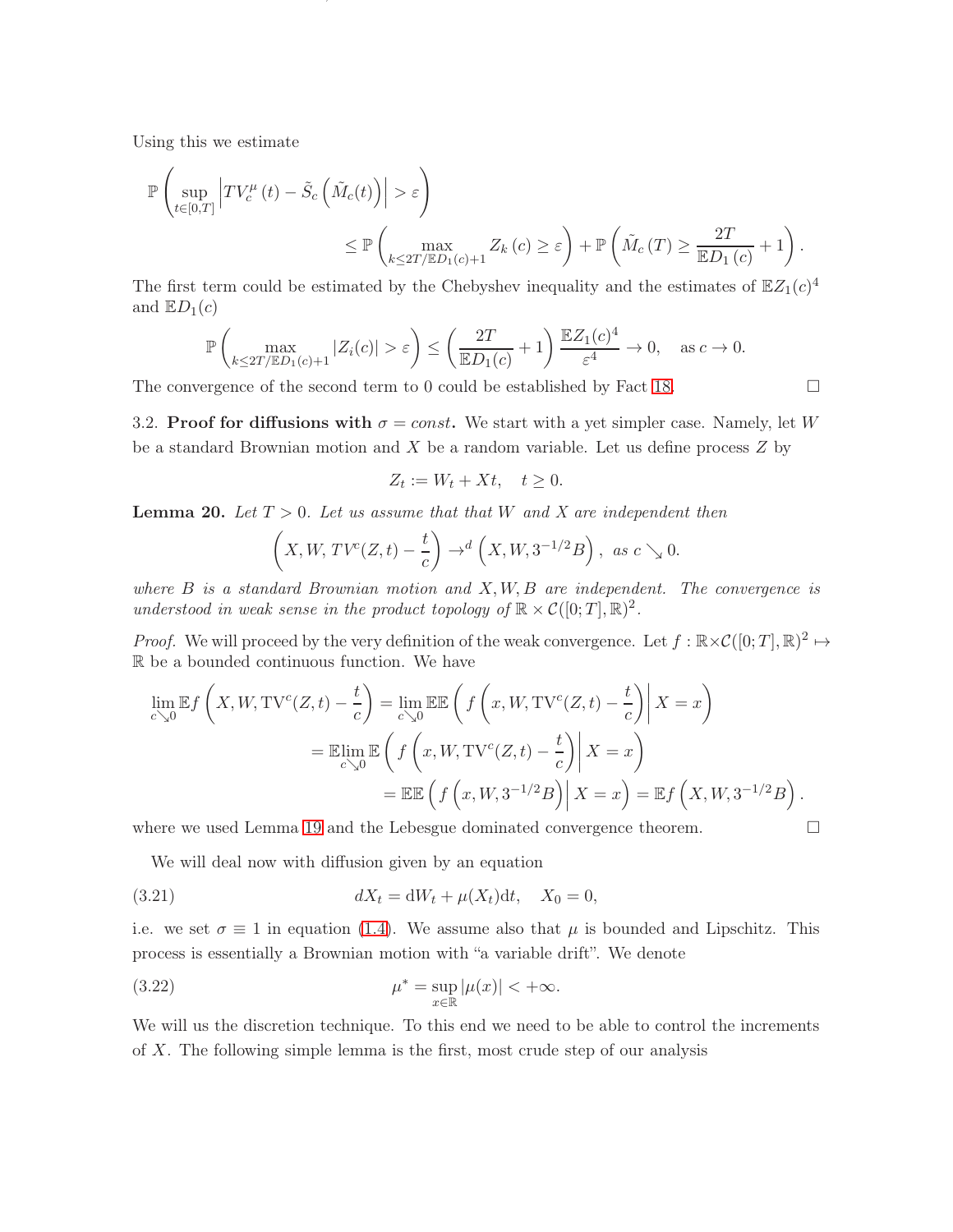<span id="page-18-0"></span>**Lemma 21.** Let  $t \geq 0$  and  $\delta > 0$  then for any  $b > 0$  we have

$$
\mathbb{P}\left(\sup_{s\in[t;t+\delta]}|X_s-X_t|\geq(\mu^*+b)\delta\right)\leq 2\exp\left(-b^2\delta/2\right).
$$

ON TRUNCATED VARIATION, UPWARD TRUNCATED VARIATION AND DOWNWARD TRUNCATED VARIATION FOR DIFFUSIONS19

Proof. We know that

$$
X_t = X_0 + W_t + \int_0^t \mu(X_s) \mathrm{d} s.
$$

Hence, we have  $X_s - X_t \in (W_s - W_t - \mu^*(s-t), W_s - W_t + \mu^*(s-t))$ . Now the lemma follows by [\[11,](#page-28-3) Proposition II.1.8].

Let us fix  $T > 0, n = 1, 2, ...$  and denote  $t_i^n := i \frac{T}{n}$  $\frac{T}{n}, i \in \{0, 1, \ldots, n\}$ . We define the "approximated" truncated variation process by

<span id="page-18-1"></span>(3.23) 
$$
ATV^{n,c}(t) := \sum_{i=0}^{\lfloor nt \rfloor - 1} TV^{c}(X, [t_i^n; t_{i+1}^n]) + TV^{c}(X, [t_{\lfloor nt \rfloor}^n; t]),
$$

Its name is justified by

<span id="page-18-2"></span>Lemma 22. We have

 $ATV^{n,c}(t) - TV(X, t) \to 0$ , a.s. when  $c \searrow 0$ ,

and the convergence is understood in  $\mathcal{C}([0;T],\mathbb{R})$  topology.

*Proof.* By [\(2.11\)](#page-10-2) one easily verifies that  $ATV^{n,c}(t) \leq TV^c(X,t)$ . On the other hand, by [\(2.12\)](#page-10-3),  $\text{TV}^c(X, t) - ATV^{n,c}(t) \leq nc$ , for any  $t \in [0, T]$ .

We will take now a detour of the main flow of the proof in order to collect weak convergence facts used below. First we recall the Prokhorov metric. Let  $(S, d)$  be a metric space and  $\mathcal{P}(S)$ be the space of Borel probability measures on S. We topologise  $\mathcal{P}(S)$  with the Prokhorov metric

(3.24) 
$$
d_P(P,Q) := \inf \left\{ \epsilon > 0 : P(F) \leq Q(F^{\epsilon}) + \epsilon, \text{ for all closed } F \subset S \right\},
$$

in the above expression  $F^{\epsilon} := \{x \in S : \inf_{y \in F} d(x, y) < \epsilon\}$ . It is well-known that when  $(S, d)$ is separable then convergence with respect to  $d_P(\cdot, \cdot)$  is equivalent to weak convergence. We refer the reader to [\[2,](#page-28-12) Chapter 3] and [\[2,](#page-28-12) Theorem 3.3.1] in particular. Given two random variables  $X, Y$  with values in the same space we will write

<span id="page-18-3"></span>
$$
d_P(X,Y) := d_P(\mathcal{L}(X), \mathcal{L}(Y)),
$$

where  $\mathcal{L}(X)$  denotes the law of X.

In some parts of our analysis we will need the space of cigoedlig generators  $\mathcal{D}([0; T], \mathbb{R})$ introduced by [\(3.3\)](#page-12-2). We will also use the following product space

(3.25) 
$$
\mathcal{C} \times \mathcal{D} := \mathcal{C}([0;T], \mathbb{R}) \times \mathcal{D}([0;T], \mathbb{R}),
$$

always with the norm given by  $||(f, g)|| := ||f||_{\infty} + ||g||_{\infty}$ .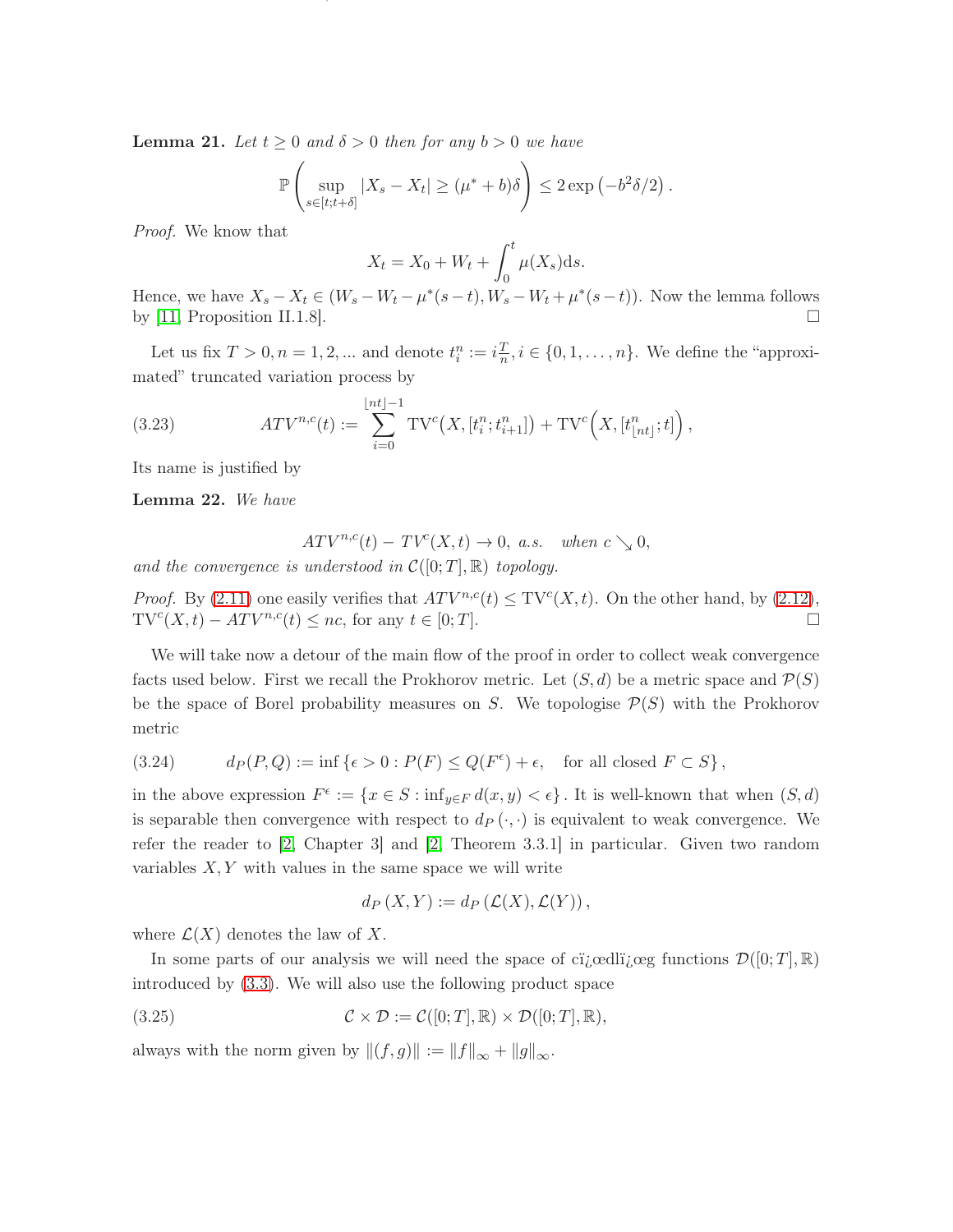<span id="page-19-1"></span>**Lemma 23.** Let  $(X, Y)$  be random variables with values in  $C \times D$ , moreover let A be an event. Then

ON TRUNCATED VARIATION, UPWARD TRUNCATED VARIATION AND DOWNWARD TRUNCATED VARIATION FOR DIFFUSIONS20

$$
d_P ((X,Y), (X1_A, Y)) \le 2(1 - \mathbb{P}(A)).
$$

*Proof.* It is enough to apply [\[2,](#page-28-12) Theorem 3.1.2] with  $\mu = \mathcal{L}((X, Y), (X1_A, Y))$ .

<span id="page-19-0"></span>**Lemma 24.** Let  $X := (X_1, X_2)$  and  $Y := (Y_1, Y_2)$  be a random variable with values in  $C \times D$ such that

$$
\mathbb{P}\left(\|X_1 - Y_1\|_{\infty} \ge \epsilon/2\right) \le \epsilon/2 \text{ and } \mathbb{P}\left(\|X_2 - Y_2\|_{\infty} \ge \epsilon/2\right) \le \epsilon/2,
$$

then

$$
d_P\left(X,Y\right) \leq \epsilon.
$$

Proof. We calculate

$$
\mathbb{P}\left(\left\|(X_1-Y_1,X_2-Y_2)\right\|\geq \epsilon\right)\leq \mathbb{P}\left(\|X_1-Y_1\|\geq \epsilon/2\right)+\mathbb{P}\left(\|X_2-Y_2\|\geq \epsilon\right)\leq \epsilon,
$$

now the proof follows directly by application of [\[2,](#page-28-12) Theorem 3.1.2].  $\square$ 

We are ready to prove the main result of this part of the proof which is an upgrade of Lemma [19](#page-14-5) to "simplified diffusions" given by equation  $(3.21)$ .

<span id="page-19-3"></span>Fact 25. Let  $T > 0$ . We have

(3.26) 
$$
\left(X, TV^{c}(X,t) - \frac{t}{c}\right) \to^{d} (X, 3^{-1/2}B), \text{ as } c \searrow 0,
$$

where the convergence is understood as weak convergence in  $\mathcal{C}([0;T], \mathbb{R}^d)^2$  topology and B is a Brownian motion independent of X.

*Proof.* We recall that  $t_i^n := \frac{i}{n}T$ , fix some  $A \geq \mu^* + 1$  and define random sets

<span id="page-19-2"></span>
$$
A_i^n := [X_{t_i^n} - A/n^{1/4}; X_{t_i^n} + A/n^{1/4}].
$$

We also define random variables

$$
\mu_i^n := \mu(X_{t_i^n}).
$$

and events

$$
E_i^n := \left\{ X_s \in A_i^n, \text{ for } s \in [t_i^n; t_{i+1}^n] \right\}, \quad E^n := \bigcap_{i \in \{0, 1, \dots, n-1\}} E_i^n.
$$

Using Lemma [21](#page-18-0) we check that for *n* large enough we have  $\mathbb{P}(E_i^n) \geq 1 - 2n \exp(-n^{1/2}/2)$ . Consequently,  $\mathbb{P}(E^n) \to 1$  as  $n \to +\infty$ . For  $n \in \mathbb{N}$  we define cigalliguare processes  $\{X_t^n\}_{t\in[0;T]}$ which approximate our diffusion:

$$
X_t^n := X_{t_i^n} + \mu_i^n(t - t_i^n) + W_t - W_{t_i^n}, \quad \text{whenever } t \in [t_i^n; t_{i+1}^n).
$$

One easily checks that  $X^n \to X$  a.s. with respect to  $\|\cdot\|_{\infty}$ . Let us recall [\(3.23\)](#page-18-1), we define its counterpart for  $X^n$ , viz.,

$$
H^{n,c}(t):=\sum_{i=0}^{\lfloor nt \rfloor-1}\mathrm{TV}^{c}\big(X^n,[t_i^n;t_{i+1}^n]\big)+\mathrm{TV}^{c}\Big(X^n,[t_{\lfloor nt \rfloor}^n;t]\Big)\,.
$$

One checks (using the same method as in the proof of Lemma [22\)](#page-18-2) that

$$
H^{n,c}(t) - \mathrm{TV}^c(X^n, t) \to 0, \text{ a.s. when } c \searrow 0,
$$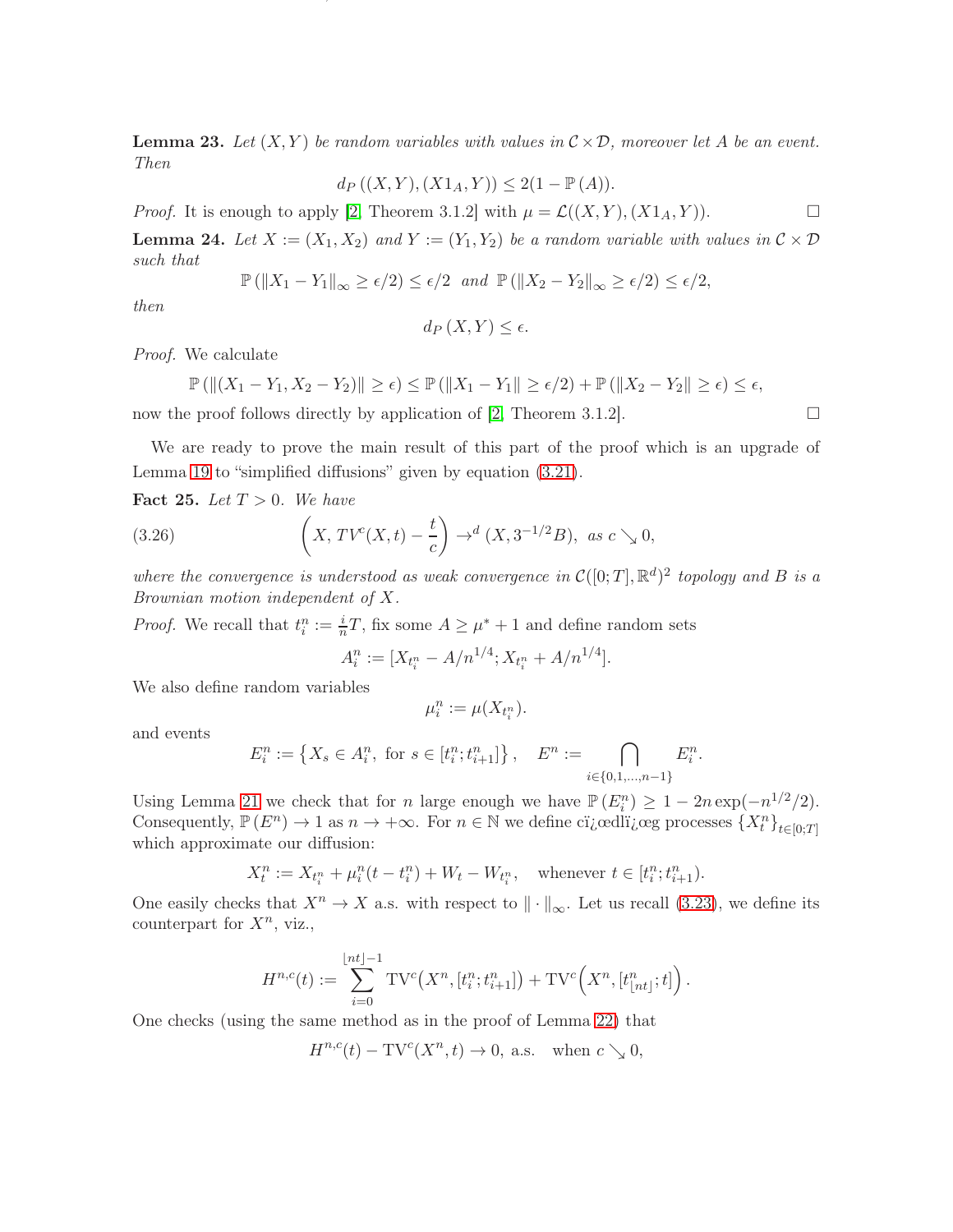norm  $\|\cdot\|_{\infty}$ . On each interval  $t \in [t_i^n; t_{i+1}^n)$  we have

(3.27) 
$$
X_t^n - X_t = \int_{t_i^n}^t (\mu_i^n - \mu(X_s)) ds.
$$

We observe that conditionally on  $E_i^n$  this expression defines a function of t which is Lipschitz with constant  $w_n \n\t\leq Ln^{-1/4}$  for some  $L > 0$ . This follows by the fact that  $\mu$  is a Lipschitz function itself. By [\(2.13\)](#page-10-4) applied with  $c_1 = c$  and  $c_2 = 0$ , conditionally on  $E_i^n$ , we have that

ON TRUNCATED VARIATION, UPWARD TRUNCATED VARIATION AND DOWNWARD TRUNCATED VARIATION FOR DIFFUSIONS21

<span id="page-20-2"></span>
$$
TV^{c}(X^{n}, [t_{i}^{n}, t]) - w_{n}(t - t_{i}^{n}) \leq TV^{c}(X, [t_{i}^{n}, t]) \leq TV^{c}(X^{n}, [t_{i}^{n}, t]) + w_{n}(t - t_{i}^{n}),
$$

for any  $t \in [t_i^n; t_{i+1}^n]$ . Further

(3.28) 
$$
1_{E^n}H^{n,c}(t) - w_nT \leq 1_{E^n}ATV^{n,c}(t) \leq 1_{E^n}H^{n,c}(t) + w_nT,
$$

for any  $t \in [0;T]$ . In other words:  $||1_{E^n} A TV^{n,c}(t) - 1_{E^n} H^{n,c}(t)||_{\infty} \leq 2w_nT$ . Lemma [24](#page-19-0) implies that

<span id="page-20-0"></span>(3.29) 
$$
d_P((X^n, 1_{E^n}ATV^{n,c}), (X^n, 1_{E^n}H^{n,c})) \le 4w_nT.
$$

It will be crucial that this estimate is uniform in c. Let us denote  $L^{n,c} := (H^{n,c}(t) - c/t)$ . Lemma [20](#page-17-1) applied term by term to  $H^{n,c}$  yields the functional convergence

(3.30) 
$$
(L^{n,c}, X^n) \to^d (3^{-1/2}B, X^n), \text{ as } c \searrow 0,
$$

where  $B$  and  $X^n$  are independent. In the above, we understand the convergence as the functional one in  $\mathcal{C} \times \mathcal{D}$  (see also [\(3.25\)](#page-18-3))

The rest of the proof will follow by a metric-theoretic considerations. Let us denote

<span id="page-20-1"></span>
$$
X_1(c) := (\mathrm{TV}^c(X, t) - t/c, X), \qquad X_2(c, n) := (\mathrm{TV}^c(X, t) - t/c, X^n),
$$
  
\n
$$
X_3(c, n) := (ATV^{n,c}(t) - t/c, X^n), \qquad X_4(c, n) := (1_{E^n}(ATV^{n,c}(t) - t/c), X^n),
$$
  
\n
$$
X_5(c, n) := (1_{E^n}(H^{n,c}(t) - t/c), X^n), \qquad X_6(c, n) := (H^{n,c}(t) - t/c, X^n),
$$
  
\n
$$
X_7(n) := \left(3^{-1/2}B, X^n\right), \qquad X_8 := \left(3^{-1/2}B, X\right).
$$

Let us fix some  $\epsilon > 0$ . We find  $n_{1,2}$  such that for any  $n \geq n_{1,2}$  we have  $d_P(X_1(c), X_2(c, n)) \leq \epsilon$ which is possible by Lemma [24](#page-19-0) and convergence  $X^n \to X$ . We find  $n_{3,4}$  such that for any  $n \geq n_{3,4}$  we have  $d_P(X_3(c,n), X_4(c,n)) \leq \epsilon$  which is possible by Lemma [23](#page-19-1) and estimation of the probability of  $E^n$ . Further we find  $n_{4,5}$  such that for any  $n \geq n_{4,5}$  we have  $d_P(X_4(c, n), X_5(c, n)) \leq \epsilon$  which is given by equation [\(3.29\)](#page-20-0). Next, we check that for any  $n \geq n_{3,4}$  we have  $d_P(X_5(c, n), X_6(c, n)) \leq \epsilon$  as well. Finally, we choose  $n_{7,8}$  such that for any  $n \geq n_{7,8}$  we have  $d_P(X_7(n), X_8) \leq \epsilon$  which holds by Lemma [24.](#page-19-0) We denote  $N = \max(n_{1,2}, n_{3,4}, n_{4,5}, n_{7,8})$ , obviously for this N all the above inequalities hold simultaneously for any  $c > 0$ .

Now we choose  $c_0$  such that for any  $c \leq c_0$  we have  $d_P(X_2(c, N), X_3(c, N)) \leq \epsilon$  and  $d_P(X_6(c, N), X_7(c, N)) \leq \epsilon$ . The first one is possible by Lemma [22](#page-18-2) and Lemma [24](#page-19-0) and the second one by equation [\(3.30\)](#page-20-1) and again Lemma [24.](#page-19-0) Using the triangle inequality multiple times one obtains

$$
d_P\left(X_1(c), X_8\right) \le 8\epsilon, \quad \text{for any } c \le c_0,
$$

This yields convergence equation [\(3.26\)](#page-19-2) since  $\epsilon$  was arbitrary.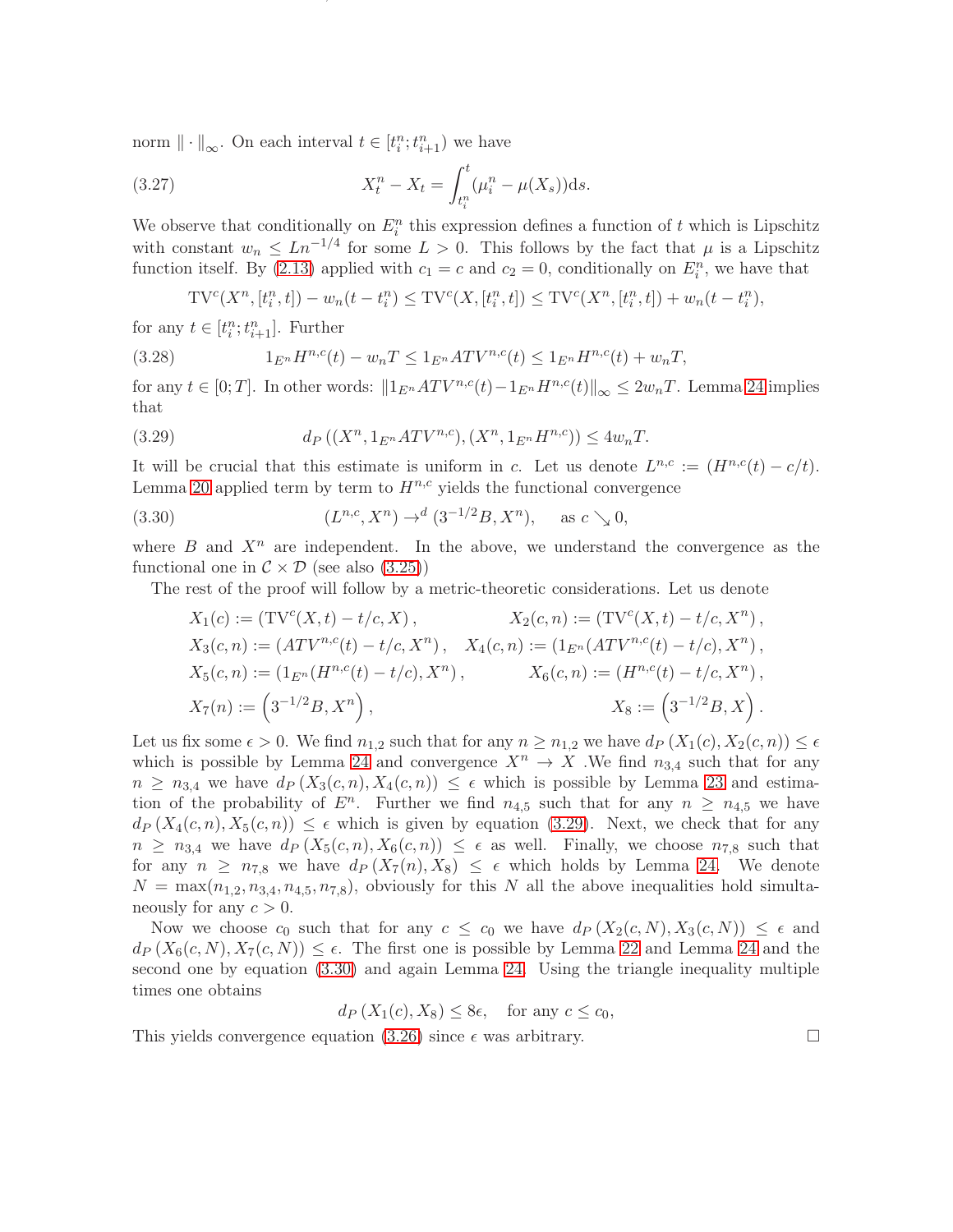<span id="page-21-0"></span>Remark 26. We strongly believe that it is not possible to improve the above proof to general diffusions. The main reason is that without  $\sigma = const$  assumption equation equation [\(3.27\)](#page-20-2) is not longer true. Consequently, the estimate in equation [\(3.29\)](#page-20-0) does not depend only on  $w_n$  but also on c. Even worse, one can check that the estimate diverges to infinity as  $c \searrow 0$ . We could change  $n$  and  $c$  simultaneously in a smart way so that the estimate is still useful. However a new problem emerges then, namely estimate in Lemma [22](#page-18-2) also depend on  $n$  and  $c$ . It appears that it is not possible to change  $n$  and  $c$  is such way that both estimates converge to 0 when  $c \searrow 0$ .

ON TRUNCATED VARIATION, UPWARD TRUNCATED VARIATION AND DOWNWARD TRUNCATED VARIATION FOR DIFFUSIONS22

3.3. Proof for general diffusion. Now we proceed to the general case. Before proving Theorem [5](#page-3-0) we present some measure-theoretic considerations. In the reasoning below by W we denote the Wiener measure on  $\mathcal{C}([0; T], \mathbb{R})$ , see e.g. [\[11,](#page-28-3) Proposition I.3.3], and by H we denote the Cameron-Martin space, see [\[11,](#page-28-3) Definition VIII.2.1]. Moreover by  $\mathcal{H}$  we denote algebra (i.e. class closed under finite sums and finite intersections) generated by open balls with centers in  $H$ . We have

<span id="page-21-1"></span>**Lemma 27.** Let  $h : \mathcal{C}([0; T], \mathbb{R}) \to \mathbb{R}_+$  be a measurable mapping such that  $\int h(f) \mathbb{W}(\mathrm{d}f) = 1$ . Then for any  $\epsilon > 0$  there exists  $m \in \mathbb{N}$ , sets  $A_1, A_2, \ldots, A_m \in \mathcal{H}$  and  $h_1, h_2, \ldots, h_m \in \mathbb{R}_+$  such that

(3.31) 
$$
\int_{\mathcal{C}} |h_{\epsilon}(f) - h(f)| \mathbb{W}(\mathrm{d} f) \leq \epsilon,
$$

where

$$
h_{\epsilon}(f) := \sum_{i=1}^{m} h_i 1_{A_i}(f).
$$

Moreover, one may choose such  $A_1, A_2, \ldots, A_m$  that for all  $i \leq m$ ,  $\mathbb{W}(\partial A_i) = 0$ .

*Proof.* In the proof we will write C instead of  $C([0; T], \mathbb{R})$  and  $B(f, r)$  will denote an open ball with convention  $B(f, 0) = \emptyset$ . Let us notice that without loss of generality we can assume that h is bounded by some  $l > 0$  and has compact support, say contained in ball  $B(0, R)$ . Indeed for any function h and any  $\epsilon > 0$  we can choose l, R such that  $\int_{\mathcal{C}} |h(f)1_{\{h \leq l\}}1_{\{f \in B(0,R)\}}$  $f(f)|\mathbb{W}(f) \leq \epsilon/2$ . Now it is enough to approximate  $h(f)1_{\{h \leq l\}}1_{\{f \in B(0,R)\}}$  with accuracy  $\epsilon/2$ . Therefore from now on we will work implicitly with the assumptions listed above.

Let us denote

<span id="page-21-2"></span>
$$
S_k := \{ f \in \mathcal{C} : h(f) \in (k\epsilon/2, (k+1)\epsilon/2] \},
$$

for  $k \in \{0, 1, \ldots, 2l/\epsilon\}$ . We note that by our assumption sets  $S_k$  are bounded. We put  $\delta := \epsilon^2/(4l^2)$ . By the regularity of W (see [\[1,](#page-28-10) Theorem 1.1.1]) we can find open sets  $O_k$  such that

(3.32) 
$$
S_k \subset O_k \quad \text{and} \quad \mathbb{W}(O_k \setminus S_k) \le \delta/2.
$$

It is well known that  $\mathcal C$  is a separable space and  $H$  is its dense subspace so one can easily find a countable subset  $\{f_1, f_2, \ldots\} \subset H$  which is dense in C. For each  $f_i$  we define  $r_i^k :=$  $\sup\{r: B(f_i, r) \subset O_k\}/2$  (by convention we put  $r_i^k := 0$  if the set is empty). One promptly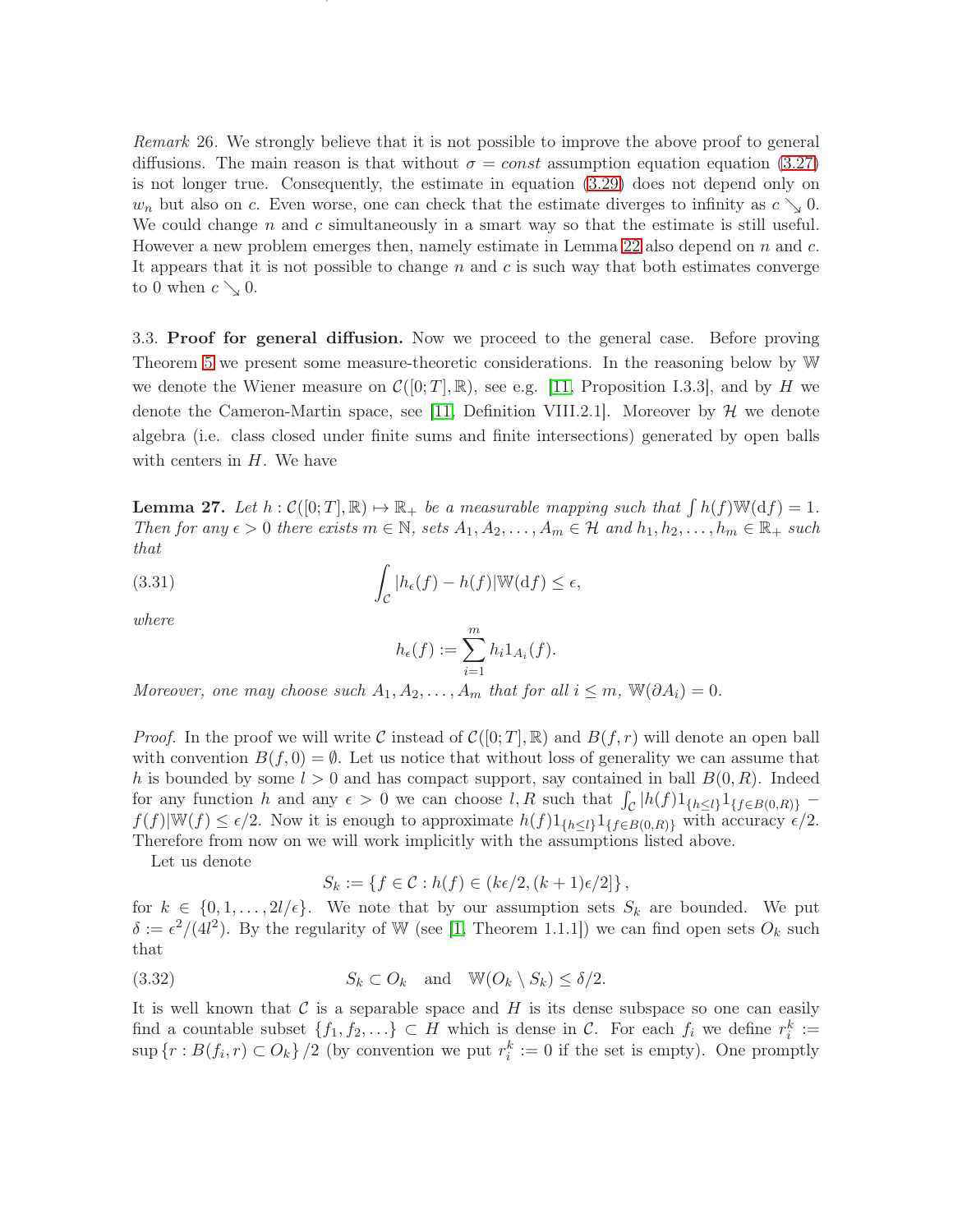proves that  $O_k = \bigcup_i B(f_i, r_i^k)$ . By the continuity of measure there exists  $i_k \in \mathbb{N}$  such that

$$
\mathbb{W}(O_k) - \mathbb{W}(\bigcup_{i \leq i_k} B(f_i, r_i^k)) \leq \delta/2.
$$

ON TRUNCATED VARIATION, UPWARD TRUNCATED VARIATION AND DOWNWARD TRUNCATED VARIATION FOR DIFFUSIONS23

Let us denote  $A_k := \bigcup_{i \leq i_k} B(f_i, r_i^k)$ . We now define

$$
h_{\epsilon}(f) := \sum_{k} \left(\frac{k}{2}\epsilon\right) 1_{A_k}(f).
$$

We will now show that  $h_{\epsilon}$  is a good approximating function. We recall that by the construction  $A_k \subset O_k$  and  $W(O_k \setminus A_k) \leq \delta/2$ . This together with equation [\(3.32\)](#page-21-2) yields that  $W(S_k \Delta A_k) \leq$ δ, where ∆ denotes the symmetric difference. We have

$$
\int_{\mathcal{C}} |h_{\epsilon}(f) - h(f)| \mathbb{W}(\mathrm{d}f) = \int_{\mathcal{C}} \left| \sum_{k} \left( k\epsilon/2 \right) 1_{A_{k}}(f) - \sum_{k} h(f) 1_{S_{k}}(f) \right| \mathbb{W}(\mathrm{d}f)
$$
\n
$$
\leq \sum_{k} \int_{\mathcal{C}} \left| \left( k\epsilon/2 \right) 1_{A_{k}}(f) - h(f) 1_{S_{k}}(f) \right| \mathbb{W}(\mathrm{d}f)
$$
\n
$$
\leq \frac{\epsilon}{2} \sum_{k} \mathbb{W}(A_{k} \cap S_{k}) + l \sum_{k} \mathbb{W}(S_{k} \Delta A_{k}) \leq \frac{\epsilon}{2} + l \frac{2l}{\epsilon} \delta = \epsilon.
$$

To check  $\mathbb{W}(\partial A_k) = 0$  is is enough to prove that for any  $f \in H$  and any  $r > 0$  we have  $\mathbb{W}(\partial B(f,r)) = 0$ . By [\[11,](#page-28-3) Theorem VIII.2.2] it is enough to show that  $\mathbb{W}(\partial B(0,r)) = 0$ . This holds by the fact that sup of the Wiener process has a continuous density (see [\[11,](#page-28-3) Section III.3]).  $\square$ 

Finally we present

*Proof.* (of Theorem [5\)](#page-3-0). We first will show that in order to prove equation  $(1.5)$  it is enough to prove

<span id="page-22-0"></span>(3.33) 
$$
\left(X, \mathrm{TV}^c(X,t) - \frac{\langle X_t \rangle}{c}\right) \to^d (X, 2M), \text{ as } c \searrow 0,
$$

where M is the same as in Theorem [5.](#page-3-0) Since  $X_0 = 0$  by equation [\(2.3\)](#page-7-4) there exists process  ${R_c(t)}_{t\in[0;T]}$  such that  $||R_c||_{\infty} \leq c$  almost surely and

(3.34) 
$$
X_t = \text{UTV}^c(X,t) - \text{DTV}^c(X,t) + R_c(t).
$$

This together with equation [\(2.8\)](#page-10-1) yields that

(3.35) 
$$
UTV^{c}(X,t) = \frac{1}{2} (TV^{c}(X,t) + X_{t} - R_{c}(t)),
$$

Therefore

<span id="page-22-1"></span>
$$
UTV^{c}(X,t) - \frac{1}{2}\left(\frac{\langle X_t \rangle}{c} + X_t\right) = \frac{1}{2}\left(TV^{c}(X,t) - \frac{\langle X_t \rangle}{c}\right) - \frac{1}{2}R_c(t).
$$

Now the convergence follows simply by fact that  $TV^{c}(X,t) - \langle X_t \rangle / c$  is a continuous transformation of equation [\(3.33\)](#page-22-0) and by [\[1,](#page-28-10) Corollary 2, p.31], [\[1,](#page-28-10) Theorem 4.1]. A completely analogous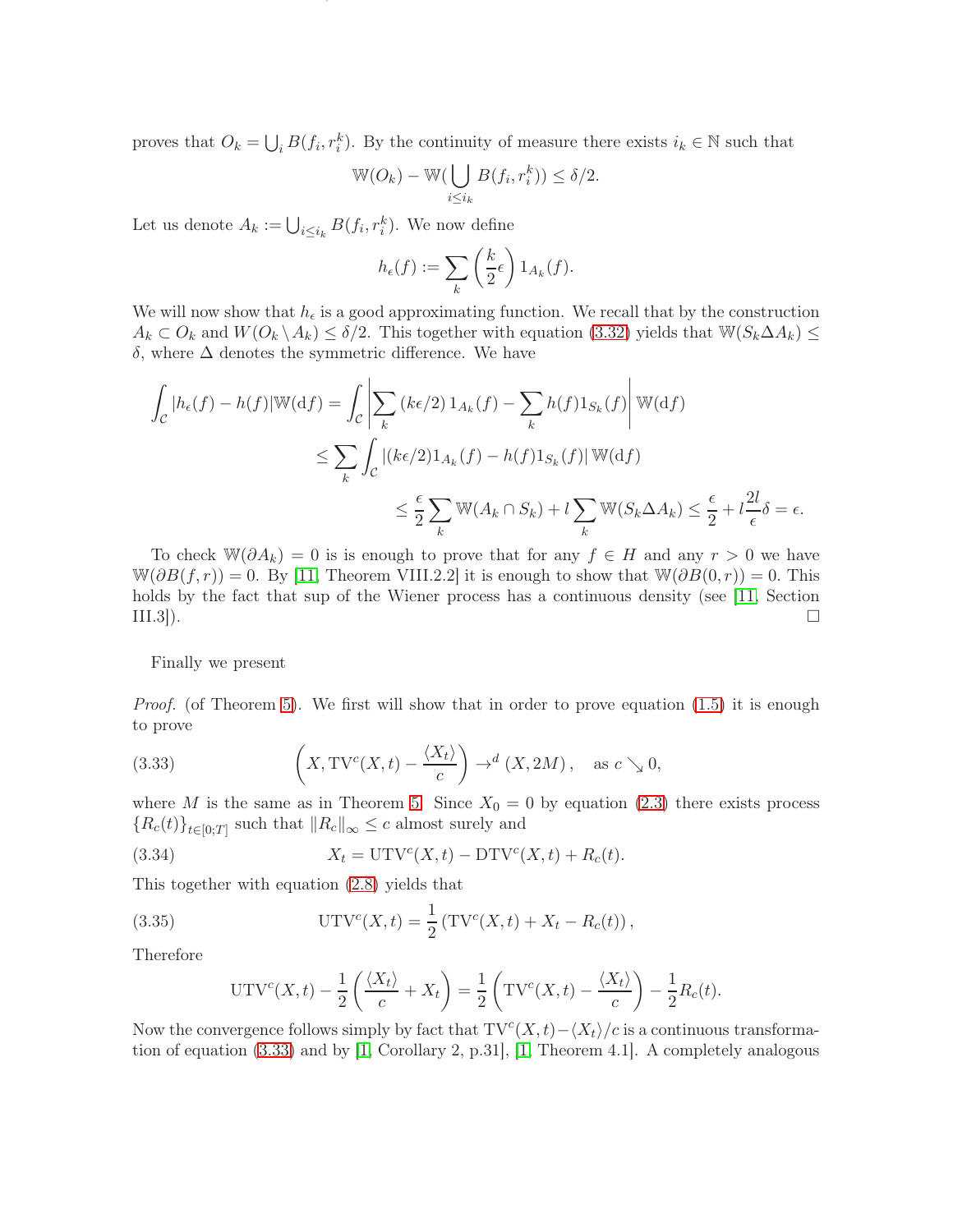argument proves the convergence of  $DTV^{c}(X,t) - \frac{1}{2}$  $\frac{1}{2}(\langle X_t \rangle/c - X_t)$ . The joint convergence in equation [\(1.5\)](#page-3-4) can be established in the same way.

ON TRUNCATED VARIATION, UPWARD TRUNCATED VARIATION AND DOWNWARD TRUNCATED VARIATION FOR DIFFUSIONS24

It will be more convenient to work with additional assumption that

$$
(3.36) \t C_1 \ge \sigma \ge C_2 > 0,
$$

for some constants  $C_1, C_2 > 0$ . At the end of the proof we will remove this assumption. Diffusion equation [\(1.4\)](#page-3-3) writes in the integral form as

<span id="page-23-3"></span>
$$
X_t = \int_0^t \sigma(X_s) dW_s + \int_0^t \mu(X_s) ds.
$$

Let us define  $\beta_t := \int_0^t \sigma(X_s)^2 ds = \langle X_t \rangle$ , its inverse  $\alpha_t := \inf \{ s \geq 0 : \beta_s > t \}$  and

 $\tilde{X}_t := X_{\alpha_t}, \quad t \in [0; T_0], \text{ where } T_0 := C_2^2 T.$ 

By the time-change formula [\[10,](#page-28-13) Theorem 8.5.7] we obtain that  $\tilde{X}$  is also a diffusion fulfilling equation

<span id="page-23-0"></span>
$$
\tilde{X}_t = \tilde{W}_t + \int_0^t \frac{\mu(\tilde{X}_s)}{\sigma^2(\tilde{X}_s)} ds,
$$

for some Brownian motion  $\tilde{W}$ . We chose such  $T_0$  that the definition is valid (i.e.  $\alpha_{T_0} \leq T$ ). We note also that  $x \mapsto \frac{\mu(x)}{\sigma^2(x)}$  is a Lipschitz function. Let us now denote the natural filtration of  $\tilde{X}$  (and  $\tilde{W}$ ) by F. Making the reverse change of time we get  $X_t = \tilde{X}_{\beta_t}$ . We denote also  $\mathcal{G}_t := \mathcal{F}_{\beta_t}$ . Now we can apply Fact [25.](#page-19-3) We know that

(3.37) 
$$
\left(\operatorname{CTV}^c(\tilde{X},t),\tilde{X}\right) \to^d (B,\tilde{X}),
$$

where  $CTV^{c}(X,t) := TV^{c}(X,t) - \frac{c}{t}$  and B and  $\tilde{X}$  are independent. Let us also note that CTV<sup>c</sup> can be regarded as a measurable mapping CTV<sup>c</sup>:  $\mathcal{C}([0;T], \mathbb{R}) \rightarrow \mathcal{C}([0;T], \mathbb{R})$ .

Now, let  $K \in \mathcal{H}$  be non-empty set. We check that the measure  $\mathbb{P}(\tilde{X} \in \cdot | X \in K)$  is absolutely continuous with respect to  $\mathbb{P}(\tilde{X} \in \cdot)$ . Indeed one needs only to check that  $\mathbb{P}(X \in K)$ 0. By the Radon-Nikodizoem theorem  $[4,$  Theorem A.1.3] there exists a measurable function h such that

<span id="page-23-1"></span>(3.38) 
$$
\mathbb{P}\left(\tilde{X} \in df | X \in K\right) = h(f)\mathbb{P}\left(\tilde{X} \in df\right).
$$

Using this fact we can leverage equation [\(3.37\)](#page-23-0). Let us first note that by the portmanteau theorem [\[1,](#page-28-10) Theorem I.2.1] and [\[1,](#page-28-10) Theorem I.2.2] and standard topological considerations we know that equation [\(3.37\)](#page-23-0) is equivalent to

<span id="page-23-2"></span>
$$
(3.39) \qquad \mathbb{P}\left(\left\{CTV^{c}(\tilde{X}) \in K_1\right\} \cap \left\{\tilde{X} \in K_2\right\}\right) \to \mathbb{P}\left(B \in K_1\right) \mathbb{P}\left(\tilde{X} \in K_2\right), \quad \forall_{K_1, K_2 \in \mathcal{H}}.
$$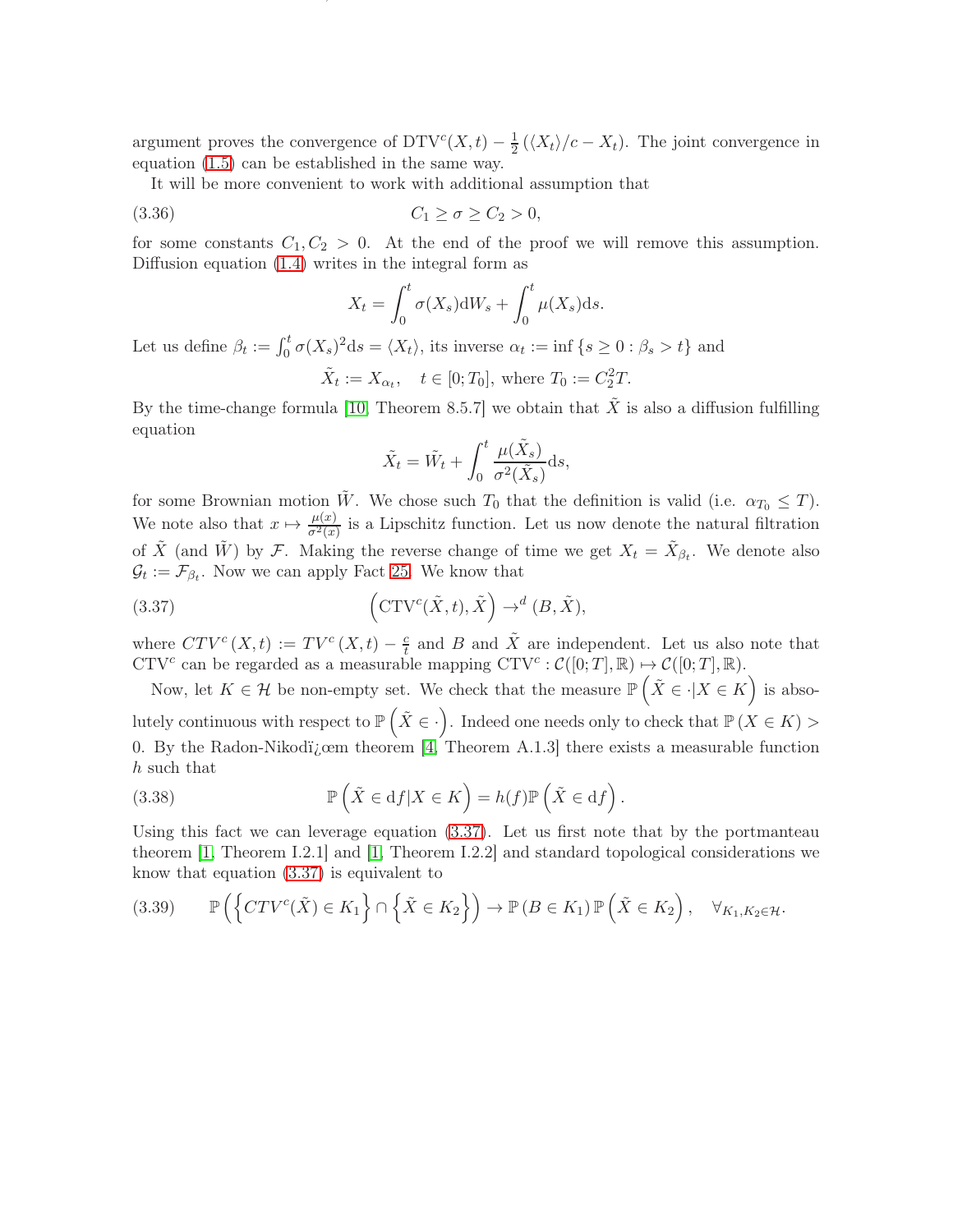Further, by equation [\(3.38\)](#page-23-1), we have

$$
a_c := \mathbb{P}\left(\left\{CTV^c(\tilde{X}) \in K_1\right\} \cap \left\{\tilde{X} \in K_2\right\} \cap \left\{X \in K\right\}\right) = \mathbb{P}\left(X \in K\right)
$$

$$
\mathbb{P}\left(\left\{CTV^c(\tilde{X}) \in K_1\right\} \cap \left\{\tilde{X} \in K_2\right\} | X \in K\right)
$$

$$
= \mathbb{P}\left(X \in K\right) \int_{\mathcal{C}} h(f) 1_{\left\{CTV^c(f) \in K_1\right\}} 1_{\left\{f \in K_2\right\}} \mathbb{P}\left(\tilde{X} \in df\right),
$$

ON TRUNCATED VARIATION, UPWARD TRUNCATED VARIATION AND DOWNWARD TRUNCATED VARIATION FOR DIFFUSIONS25

where  $\mathbb{P}\left(\tilde{X} \in df\right)$  is the same as the Wiener measure. We now approximate h with accuracy  $\epsilon = 1/n$  with simple function  $h^n$  satisfying conditions of Lemma, [27](#page-21-1) (we use additional superscript  $<sup>n</sup>$  to denote the case we are referring to). Hence we have</sup>

(3.40) 
$$
\int_{\mathcal{C}} |h^n(f) - h(f)| \mathbb{P}\left(\tilde{X} \in \mathrm{d}f\right) \leq \frac{1}{n},
$$

We define

$$
a_c^n := \mathbb{P}\left(X \in K\right) \int_{\mathcal{C}} h^n(f) 1_{\{CTV^c(f) \in K_1\}} 1_{\{f \in K_2\}} \mathbb{P}\left(\tilde{X} \in df\right).
$$

One easily checks that for any  $c > 0$  there is  $|a_c - a_c^n| \leq 1/n$ . Applying equation [\(3.39\)](#page-23-2) we obtain

$$
a_c^n = \mathbb{P}(X \in K) \sum_{i=1}^{m^n} h_i^n \mathbb{P}\left(\left\{CTV^c(\tilde{X}) \in K_1\right\} \cap \left\{\tilde{X} \in A_i^n \cap K_2\right\}\right)
$$

$$
\to_{c \searrow 0} \mathbb{P}(B \in K_1) \mathbb{P}(X \in K) \sum_{i=1}^{m^n} h_i^n \mathbb{P}\left(\tilde{X} \in A_i^n \cap K_2\right)
$$

$$
= \mathbb{P}(B \in K_1) \mathbb{P}(X \in K) \int_{K_2} h^n(f) \mathbb{P}\left(\tilde{X} \in df\right) =: a^n.
$$

It is easy to check that  $|a^n - a| \leq 1/n$ , where

$$
a := \mathbb{P}(B \in K_1) \mathbb{P}(X \in K) \int_{K_2} h(f) \mathbb{P}(\tilde{X} \in df) = \mathbb{P}(B \in K_1) \mathbb{P}(\{\tilde{X} \in K_2\} \cap \{X \in K\}).
$$

Using the standards arguments we obtain that for any  $K_1, K_2, K \in \mathcal{H}$ 

$$
\mathbb{P}\left(\left\{CTV^{c}(\tilde{X})\in K_{1}\right\}\cap\left\{\tilde{X}\in K_{2}\right\}\cap\left\{X\in K\right\}\right) \to_{c\searrow0}\mathbb{P}\left(B\in K_{1}\right)\mathbb{P}\left(X\in K\right)\int_{K_{2}}h(f)\mathbb{P}\left(\tilde{X}\in df\right)=\mathbb{P}\left(B\in K_{1}\right)\mathbb{P}\left(\left\{\tilde{X}\in K_{2}\right\}\cap\left\{X\in K\right\}\right).
$$

Using  $[1,$  Theorem I.2.2 in the same spirit as in the case of equation  $(3.39)$  we get

$$
(CTV^{c}(\tilde{X}), \tilde{X}, X) \to^{d} (B, \tilde{X}, X), \text{ as } c \searrow 0.
$$

where B is independent of  $(\tilde{X}, X)$  hence also of  $\beta$ . Changing the time according to this process we obtain

$$
TV^{c}(\tilde{X}, \beta_{t}) - \frac{\beta_{t}}{c} \to^{d} B_{\beta_{t}},
$$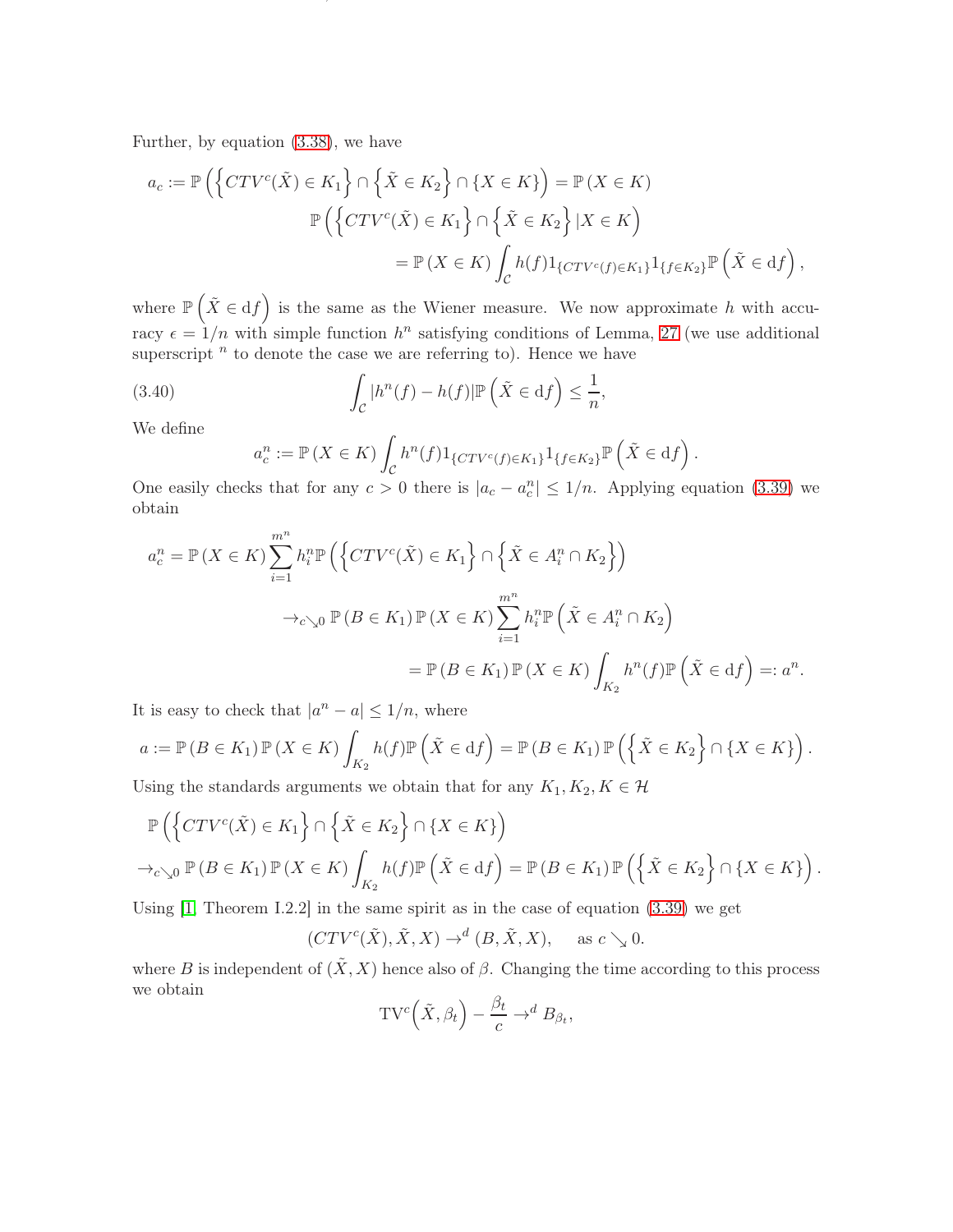This equation is well-defined as long as  $t \leq T_{00} = T_0/C_1^2 = TC_2^2/C_1^2$ . Our final step is to use [\(2.9\)](#page-10-5) in order to get

ON TRUNCATED VARIATION, UPWARD TRUNCATED VARIATION AND DOWNWARD TRUNCATED VARIATION FOR DIFFUSIONS26

$$
TV^{c}(X,t) - \frac{\langle X \rangle_{t}}{c} \to^{d} B_{t}.
$$

So far we have obtained convergence in the space  $\mathcal{C}([0; T_{00}], \mathbb{R})$ . Taking the initial value of T larger (which is possible as our diffusion is well defined on the whole line) we can obtain the convergence in  $\mathcal{C}([0;T],\mathbb{R})$ .

We are yet to remove assumption [\(3.36\)](#page-23-3). For any  $N > 0$  we put

$$
\sigma^N(x) := \begin{cases}\n\sigma(x), & \text{if } |x| \le N, \\
\sigma(N), & \text{if } x > N, \\
\sigma(-N), & \text{if } x < -N,\n\end{cases} \quad \mu^N(x) := \begin{cases}\n\mu(x), & \text{if } |x| \le N, \\
\mu(N), & \text{if } x > N, \\
\mu(-N), & \text{if } x < -N.\n\end{cases}
$$

We define a family of diffusions by

$$
\mathrm{d} X^N_t:=\sigma^N(X^N_t)\mathrm{d} W_t+\mu(X^N_t)\mathrm{d} t,\quad X^N_0=0.
$$

We assume that this diffusion is driven by the same W as in [\(1.4\)](#page-3-3) and that  $X, X^N$  are coupled in such a way that  $X_t^N = X_t$  and  $\langle X_t^N \rangle = \langle X_t \rangle$  whenever  $t \leq \tau^N := \inf \{ t \geq 0 : |X_t^N| > N \} =$  $\inf \{t \geq 0 : |X_t| > N\}$ . The solution of [\(1.4\)](#page-3-3) is a continuous process and exists on the whole line, therefore for any  $T > 0$  we have

$$
1_{\{\tau^N \le T\}} \to_{N \to +\infty} 0, \text{ a.s.}
$$

<span id="page-25-0"></span>We notice now that  $X^N$  fulfills [\(3.36\)](#page-23-3), hence the thesis of Theorem [5](#page-3-0) is already proved for it. The quantities studied in the proof are equal for  $X^N$  and X on the set  $\{\tau^N \leq T\}$ . Using the metric-theoretic arguments as in the proof of Fact [25](#page-19-3) one easily concludes the proof.  $\Box$ 

## 4. Proof of Theorem [1](#page-2-0)

As indicated in Introduction the proof splits into two parts. In the first one we will prove Theorem [1](#page-2-0) in the case when  $X$  is a Wiener process with a drift. This will serve as a key step for the second part of the proof in which, using time change techniques we will elevate the result to a general class of semimartingales.

<span id="page-25-2"></span>4.1. Proof for Wiener process with drift. This is much simpler compared to the proof of Lemma [19,](#page-14-5) therefore we provide only a sketch leaving details to the reader. Let  $X$  be a Wiener process with drift, i. e.

$$
X_t := W_t + \mu t,
$$

for a standard Wiener process W and  $\mu \in \mathbb{R}$ . We have

<span id="page-25-1"></span>**Lemma 28.** Let  $T > 0$  and let  $\{X\}_{t \in [0,T]}$  be a Wiener process with drift. Then

$$
\lim_{c \searrow 0} c \ TV^c(X, t) \to \langle X \rangle_t, \quad a.s.
$$

The converge is understood in the  $\mathcal{C}([0;T],\mathbb{R})$  topology.

*Proof.* Firstly, we recall  $S_c(n)$  defined in equation [\(3.5\)](#page-12-3) and  $Z_i(c)$  given by equation [\(3.13\)](#page-14-2). We want to show that process  $X_t(c) := cS_c([g(c)t])$  converges to a linear function. Let us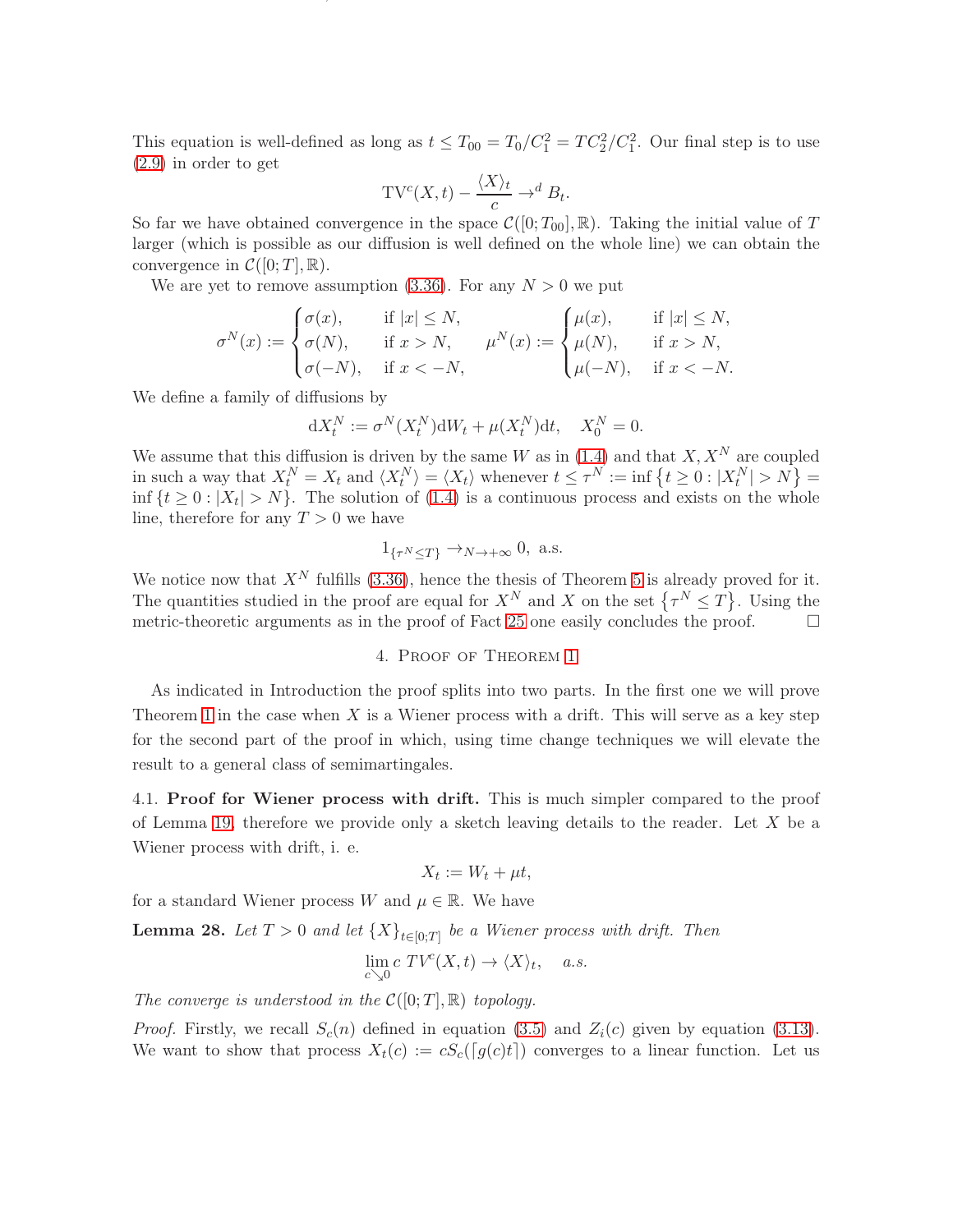consider

$$
M_n(c) := c \sum_{i=1}^n (Z_i(c) - \mathbb{E}Z_i(c)).
$$

ON TRUNCATED VARIATION, UPWARD TRUNCATED VARIATION AND DOWNWARD TRUNCATED VARIATION FOR DIFFUSIONS27

It is a centered martingale. Differentiation of equation [\(3.18\)](#page-15-2) yields that (we have  $a = 1, b = 0$ in this case)

$$
\mathbb{E}(Z_i(c) - \mathbb{E}Z_i(c))^2 = \frac{2\cosh(2c\mu)\sinh(c\mu)^2}{\mu^2} = 2c^2 + O(c^3).
$$

Therefore, by the Doob inequality and equation [\(3.17\)](#page-15-3) we have

$$
\mathbb{E}\left(\sup_{t\in[0;T]}[cS_c(\lceil g(c)t\rceil)-c\lceil g(c)t\rceil\mathbb{E}Z_i(c))]^2\right)\leq LTc^2,
$$

for some constant  $L$ . Using equation  $(3.19)$  and equation  $(3.20)$  one obtains

$$
X_t(c) \to id, \quad \text{a.s.},
$$

where  $id(t) = t$  and the converge holds in  $\mathcal{C}([0;T], \mathbb{R})$  topology. Now one proves an analogous convergence for process  $V_c(\lceil g(c)t \rceil)$ , which is roughly speaking the inverse of  $M_c$ . To finish the proof one needs to argue similarly as in the second part of the proof of Lemma 19. proof one needs to argue similarly as in the second part of the proof of Lemma [19.](#page-14-5)

4.2. **Proof for semimartingales.** Now we assume that  $X_t = X_0 + M_t + A_t$ , where M is a continuous local martingale and A is a process with bounded variation.

To avoid notational inconveniences we assume that  $M$ , A are defined on  $[0; +\infty)$  (one can simply put a constant process after  $T$ ). Let us now introduce an additional standard Brownian motion  $\beta$  independent of X and denote

$$
X^{\epsilon} := X + \epsilon \beta, \quad \epsilon > 0.
$$

This is a simple trick to avoid the case when  $\langle X \rangle$  is not strictly increasing. Indeed we have  $\langle X_t^{\epsilon} \rangle = \langle X_t \rangle + \epsilon t$ . Obviously this is a strictly increasing function. Moreover its inverse, denoted by  $\alpha$ , is almost surely Lipschitz with constant smaller then  $\epsilon^{-1}$ . Let us denote also  $M^{\epsilon} := M + \epsilon \beta$ . The DDS theorem [\[11,](#page-28-3) Theorem V.1.6] ensure that there exists a Brownian motion  $B$  such that

<span id="page-26-0"></span>
$$
M^\epsilon_t:=B_{\langle X^\epsilon_t\rangle},\quad t\in[0;T].
$$

Using  $(2.9)$  we have

(4.1) 
$$
c \operatorname{TV}^c(X^{\epsilon}, t) = c \operatorname{TV}^c(B_t + A_{\alpha_t}, \langle X^{\epsilon} \rangle_t).
$$

Let us fix  $N > 0$ . Applying [\(2.14\)](#page-10-6) to the paths of  $B_t + A_{\alpha_t}$  we get

$$
|\mathrm{TV}^c(B_t + A_{\alpha_t}, \langle X_t^{\epsilon} \rangle \wedge N) - \mathrm{TV}^c(B_t, \langle X_t^{\epsilon} \rangle \wedge N)| \leq \mathrm{TV}(A_{\alpha_t}, \langle X^{\epsilon} \rangle_t \wedge N).
$$

Using Lemma [28](#page-25-1) and the above estimate one gets that

$$
c\,\mathrm{TV}^c(B_t + A_{\alpha_t}, \langle X_t^\epsilon \rangle \wedge N) \to_{c \searrow 0} \langle X_t^\epsilon \rangle \wedge N \quad \text{a.s.}
$$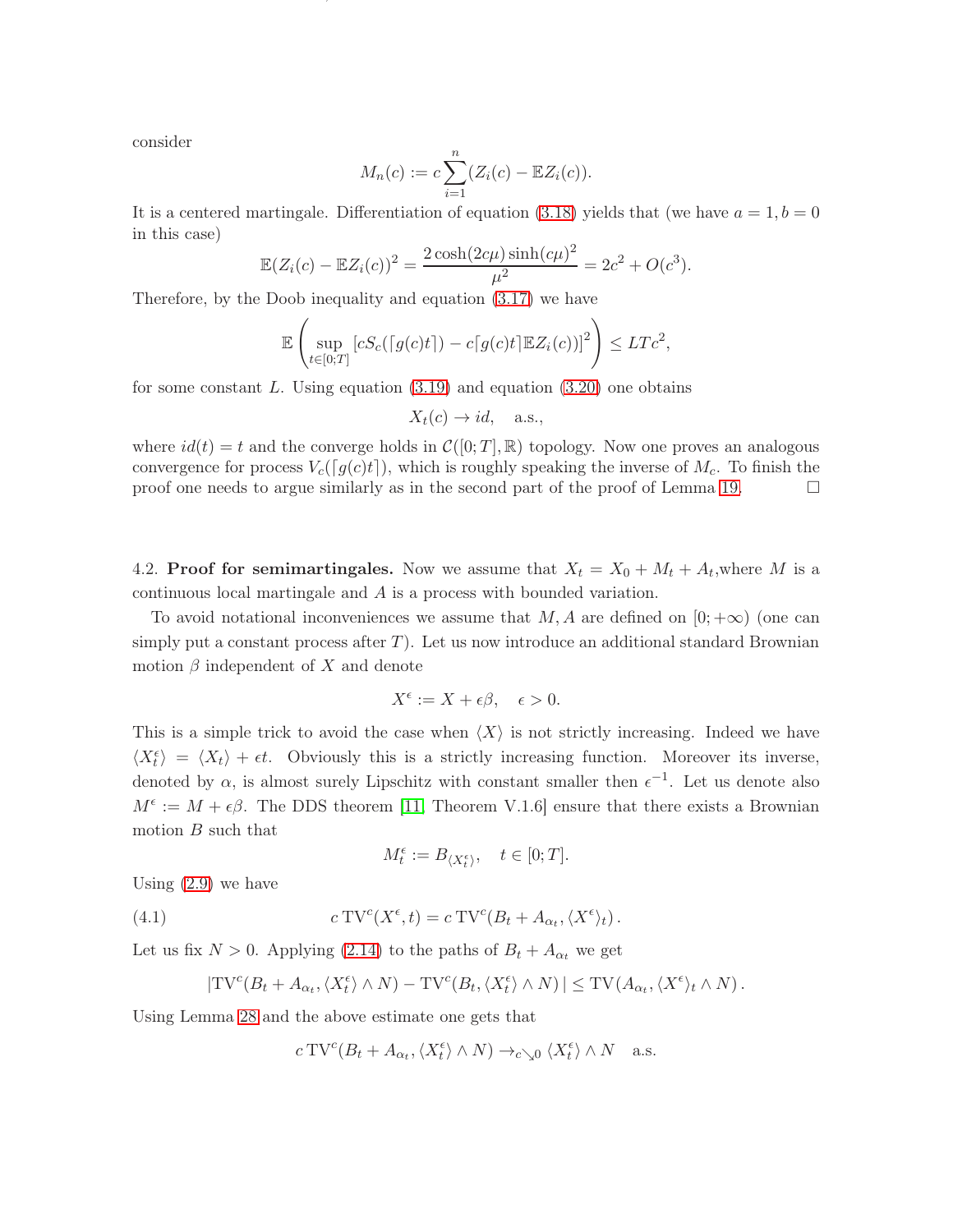where convergence is understood in  $\mathcal{C}([0;T],\mathbb{R})$  topology. Moreover, the limit agrees with the limit of equation [\(4.1\)](#page-26-0) on the set  $\{X^{\epsilon}\}\leq N\}$ . Hence we obtain

ON TRUNCATED VARIATION, UPWARD TRUNCATED VARIATION AND DOWNWARD TRUNCATED VARIATION FOR DIFFUSIONS28

$$
c
$$
 TV<sup>c</sup> $(X^{\epsilon}, t) \rightarrow \langle X^{\epsilon} \rangle$ , a.s.

Our aim now is to get rid of  $\epsilon$ . We fix some  $\alpha \in (0,1)$  and notice that by [\(2.13\)](#page-10-4) we have

$$
c\,\mathrm{TV}^c(X,t) \le c\,\mathrm{TV}^{\alpha c}(X^{\epsilon},t) + c\,\mathrm{TV}^{(1-\alpha)c}(\epsilon B,t).
$$

Therefore we have

$$
\limsup_{c \searrow 0} c \operatorname{TV}^c(X, t) \le \alpha^{-1} \langle X_t^{\epsilon} \rangle + (1 - \alpha)^{-1} \epsilon^2 t = \alpha^{-1} \langle X_t \rangle + \left( (1 - \alpha)^{-1} + \alpha^{-1} \right) \epsilon^2 t.
$$

By converging  $\epsilon \to 0$  and  $\alpha \to 1$  one can obtain

$$
\limsup_{c \searrow 0} c \operatorname{TV}^c(X, t) \le \langle X_t \rangle, \quad \text{a.s.}
$$

Analogously one obtains a lower-bound for liminf. Therefore we proved that for any  $t > 0$  we have

$$
\lim_{c \searrow 0} c \operatorname{TV}^c(X, t) = \langle X_t \rangle, \quad \text{a.s.}
$$

This is a one dimensional convergence but one easily extends it to the finite dimensional one. Moreover, since the trajectories are almost surely increasing the finite dimensional convergence can be upgraded to the functional one. This follows by the simple fact that if  $f_n \in \mathcal{C}([0; T], \mathbb{R})$ is a sequence of continuous increasing functions converging point-wise to a continuous function then the convergence is in fact uniform.

In order to prove the convergence for  $UTV^c$  it suffices to use equation [\(3.35\)](#page-22-1). DTV<sup>c</sup> follows similarly.

# 5. Proof of large times results

<span id="page-27-0"></span>In this section we will only prove Theorem [12.](#page-5-3) It follows by a similar argument as in the proof of Lemma [19.](#page-14-5) This time  $c$  is fixed and  $n$  will go to infinity. The analogues of equation [\(3.13\)](#page-14-2) and equation [\(3.14\)](#page-14-3) are given by

$$
Z_i(n) := n^{-1/2} Y_i(c).
$$

and

$$
D_i(n) := n^{-1}(T_{U,i}^c - T_{U,i-1}^c), \quad i \ge 1
$$
, and  $D_0(n) := n^{-1}T_{U,0}^c$ .

By equation [\(3.20\)](#page-16-0) (with  $a = n^{1/2}, b = 0$ ) we have

$$
\frac{\mathbb{E}Z_i(n)}{\mathbb{E}D_i(n)} = n^{-1/2}\mu \coth(c\mu).
$$